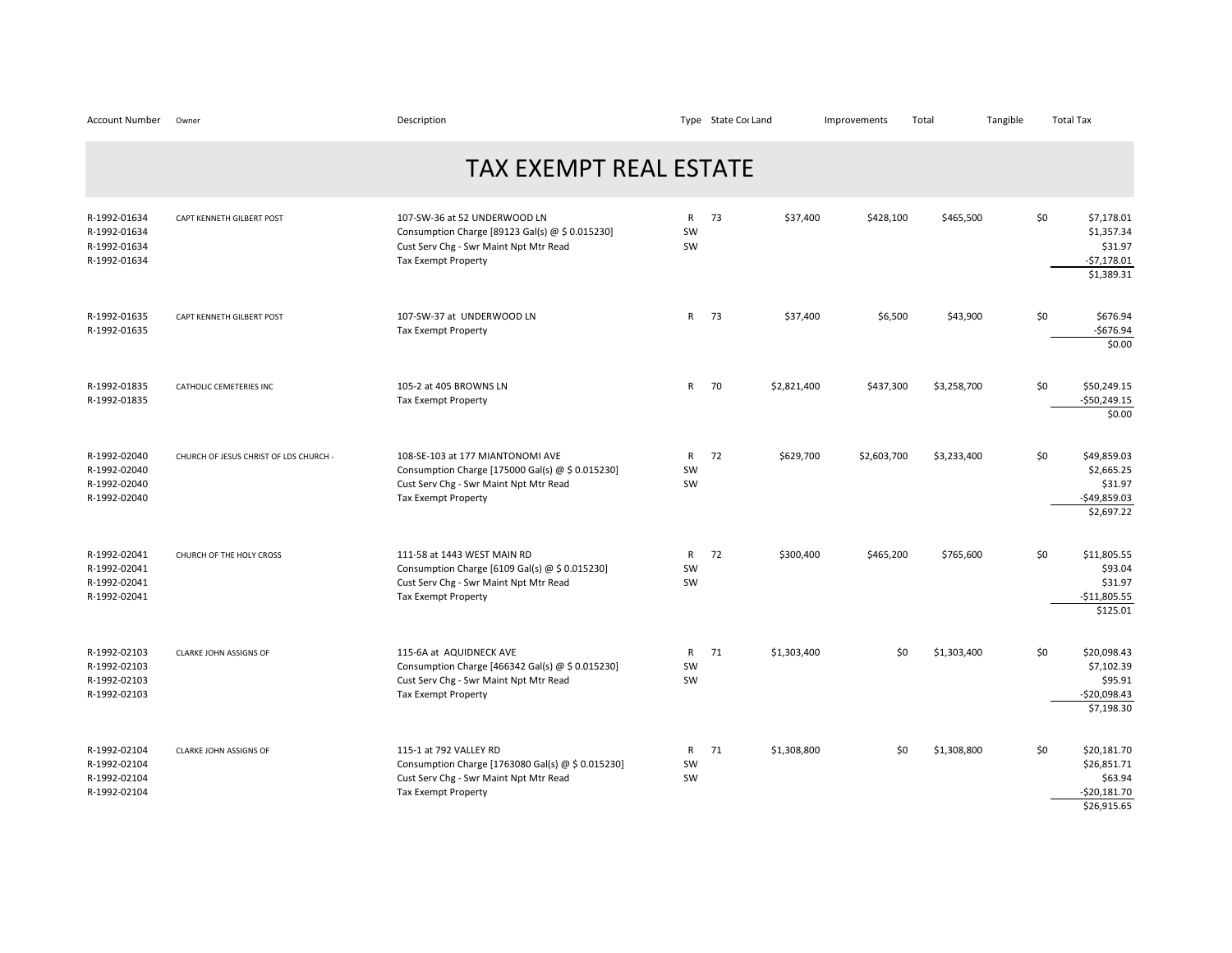| Account Number                                               | Owner                                 | Description                                                                                                                                                |                          | Type State Cor Land | Improvements | Total       | Tangible |     | <b>Total Tax</b>                                                         |
|--------------------------------------------------------------|---------------------------------------|------------------------------------------------------------------------------------------------------------------------------------------------------------|--------------------------|---------------------|--------------|-------------|----------|-----|--------------------------------------------------------------------------|
| R-1992-03519<br>R-1992-03519<br>R-1992-03519<br>R-1992-03519 | EVANGELICAL FRIENDS CHURCH OF NEWPORT | 109-NE-183A at 54 BLISS MINE RD<br>Consumption Charge [66522 Gal(s) @ \$ 0.015230]<br>Cust Serv Chg - Swr Maint Npt Mtr Read<br><b>Tax Exempt Property</b> | $\mathsf{R}$<br>SW<br>SW | 56<br>\$290,900     | \$225,500    | \$516,400   |          | \$0 | \$7,962.89<br>\$1,013.13<br>\$31.97<br>$-$7,962.89$<br>\$1,045.10        |
| R-1992-04438<br>R-1992-04438<br>R-1992-04438                 | <b>GRANGE PATRONS OF HUSBANDRY</b>    | 113-27 at 499 EAST MAIN RD<br>Cust Serv Chg - Swr Maint Npt Mtr Read<br><b>Tax Exempt Property</b>                                                         | R<br>SW<br>SW            | 71<br>\$304,700     | \$284,300    | \$589,000   |          | \$0 | \$9,082.38<br>\$31.97<br>$-$9,082.38$<br>\$31.97                         |
| R-1992-05417<br>R-1992-05417                                 | JEWISH COMMUNITY CEMETERY             | 119-12 at 233 WYATT RD<br>Tax Exempt Property                                                                                                              | $\mathsf{R}$             | 70<br>\$750,200     | \$9,300      | \$759,500   |          | \$0 | \$11,711.49<br>$-$11,711.49$<br>\$0.00                                   |
| R-1992-05439<br>R-1992-05439<br>R-1992-05439<br>R-1992-05439 | JOHN CLARKE RETIREMENT CENTER BAPTIST | 114-248A at 600 VALLEY RD<br>Consumption Charge [2864520 Gal(s) @ \$ 0.015230]<br>Cust Serv Chg - Swr Maint Npt Mtr Read<br><b>Tax Exempt Property</b>     | $\mathsf{R}$<br>SW<br>SW | 71<br>\$1,085,800   | \$6,075,300  | \$7,161,100 |          | \$0 | \$110,424.16<br>\$43,626.64<br>\$127.88<br>$-$110,424.16$<br>\$43,754.52 |
| R-1992-06522<br>R-1992-06522                                 | LORILLARD LOUIS L & RI RI HOSPITAL    | 126-40 at SACHUEST DR<br><b>Tax Exempt Property</b>                                                                                                        | $\mathsf{R}$             | - 73<br>\$506,700   | \$0          | \$506,700   |          | \$0 | \$7,813.31<br>$-57,813.31$<br>\$0.00                                     |
| R-1992-06523<br>R-1992-06523                                 | LORILLARD LOUIS L & RI RI HOSPITAL    | 126-69 at THIRD BEACH RD<br>Tax Exempt Property                                                                                                            | $\mathsf{R}$             | 73<br>\$115,500     | \$0          | \$115,500   |          | \$0 | \$1,781.01<br>$-$1,781.01$<br>\$0.00                                     |
| R-1992-06525<br>R-1992-06525                                 | LORILLARD LOUIS L & RI HOSPITAL       | 127-12 at THIRD BEACH RD<br>Tax Exempt Property                                                                                                            | $\mathsf{R}$             | 73<br>\$1,818,700   | \$0          | \$1,818,700 |          | \$0 | \$28,044.35<br>$-$28,044.35$<br>\$0.00                                   |
| R-1992-06526<br>R-1992-06526                                 | LORILLARD LOUIS L & RI RI HOSPITAL    | 130-17 at THIRD BEACH RD<br>Tax Exempt Property                                                                                                            | $\mathsf{R}$             | 73<br>\$416,500     | \$0          | \$416,500   |          | \$0 | \$6,422.43<br>$-$6,422.43$<br>\$0.00                                     |
| R-1992-07430<br>R-1992-07430                                 | MIDDLETOWN BAPTIST CHURCH             | 105-69 at WEST MAIN RD<br><b>Tax Exempt Property</b>                                                                                                       | $\mathsf{R}$             | 72<br>\$90,400      | \$1,500      | \$91,900    |          | \$0 | \$1,417.10<br>$-$1,417.10$<br>\$0.00                                     |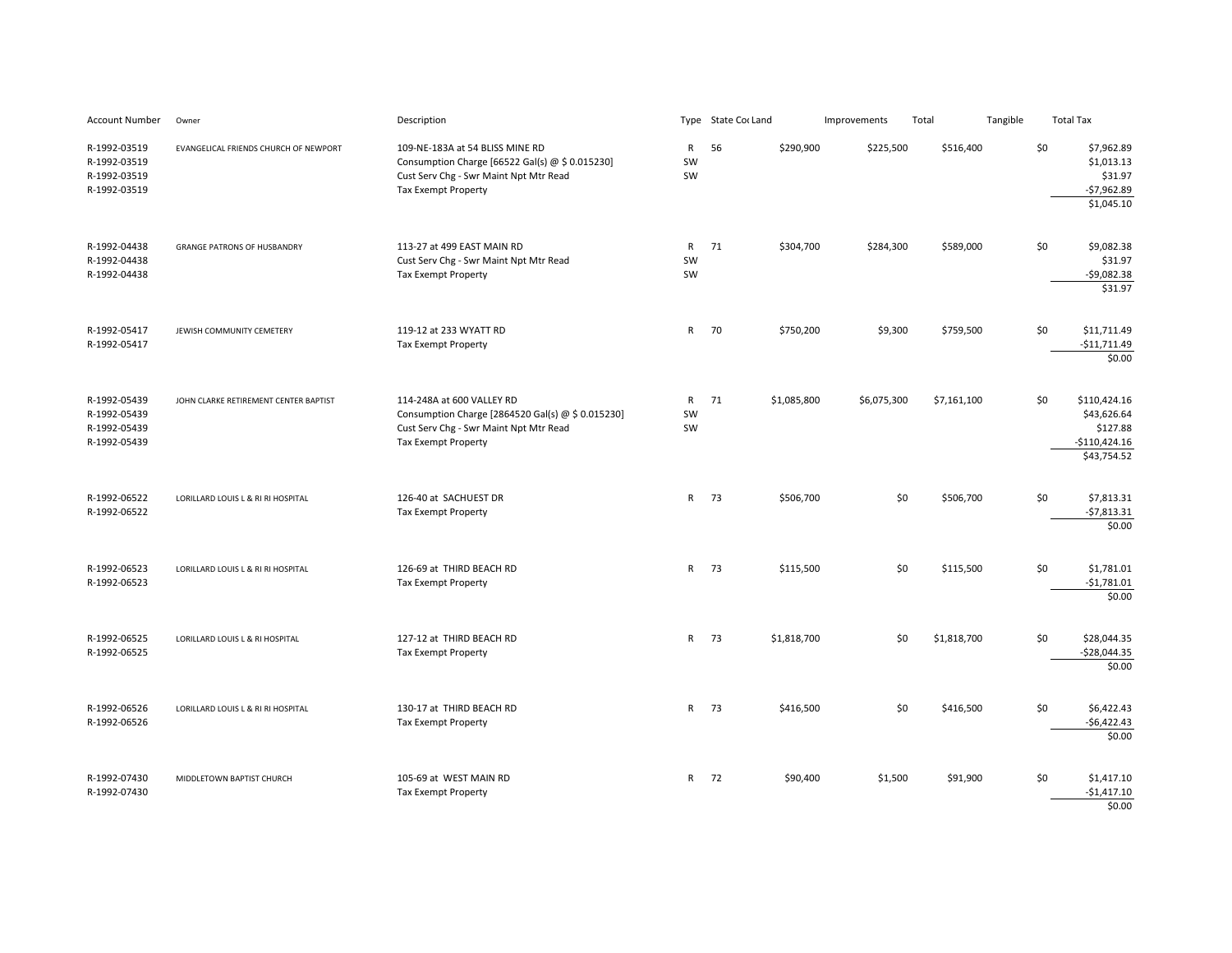| Account Number                                               | Owner                        | Description                                                                                                                                            |                                   | Type State Cor Land |                      | Improvements | Total                | Tangible |            | <b>Total Tax</b>                                                |
|--------------------------------------------------------------|------------------------------|--------------------------------------------------------------------------------------------------------------------------------------------------------|-----------------------------------|---------------------|----------------------|--------------|----------------------|----------|------------|-----------------------------------------------------------------|
| R-1992-07431<br>R-1992-07431                                 | MIDDLETOWN BAPTIST CHURCH    | 105-70 at 1818 WEST MAIN RD<br><b>Tax Exempt Property</b>                                                                                              | $\mathsf{R}$                      | 72                  | \$188,900            | \$1,085,100  | \$1,274,000          |          | \$0        | \$19,645.08<br>$-$19,645.08$<br>\$0.00                          |
| R-1992-07432<br>R-1992-07432<br>R-1992-07432<br>R-1992-07432 | MIDDLETOWN BAPTIST CHURCH    | 105-341 at GREENE LN<br>Consumption Charge [34042 Gal(s) $\omega$ \$ 0.015230]<br>Cust Serv Chg - Swr Maint Npt Mtr Read<br><b>Tax Exempt Property</b> | $\mathsf{R}$<br>SW<br>SW          | 72                  | \$40,500             | \$0          | \$40,500             |          | \$0        | \$624.51<br>\$518.46<br>\$31.97<br>$-5624.51$<br>\$550.43       |
| R-1992-07433<br>R-1992-07433<br>R-1992-07433<br>R-1992-07433 | MIDDLETOWN BAPTIST CHURCH    | 105-18AX at GREENE LN<br>105-18A at GREENE LN<br><b>Tax Exempt Property</b><br><b>Tax Exempt Property</b>                                              | $\mathsf{R}$<br>$\mathsf{R}$<br>Z | 72<br>72            | \$43,700<br>\$31,900 | \$0<br>\$0   | \$43,700<br>\$31,900 |          | \$0<br>\$0 | \$673.85<br>\$491.90<br>$-$673.85$<br>$-$ \$491.90<br>\$0.00    |
| R-1992-07435<br>R-1992-07435<br>R-1992-07435<br>R-1992-07435 | MIDDLETOWN COLUMBUS CLUB INC | 107-NE-16A at 7 VALLEY RD<br>Consumption Charge [29820 Gal(s) @ \$ 0.015230]<br>Cust Serv Chg - Swr Maint Npt Mtr Read<br>Tax Exempt Property          | $\mathsf{R}$<br>SW<br>SW          | 71                  | \$368,300            | \$496,000    | \$864,300            |          | \$0        | \$13,327.51<br>\$454.16<br>\$31.97<br>$-$13,327.51$<br>\$486.13 |
| R-1992-07441<br>R-1992-07441                                 | MIDDLETOWN METHODIST CHURCH  | 119-11 at 181 WYATT RD<br><b>Tax Exempt Property</b>                                                                                                   | $\mathsf{R}$                      | 72                  | \$179,900            | \$13,500     | \$193,400            |          | \$0        | \$2,982.23<br>$-$2,982.23$<br>\$0.00                            |
| R-1992-07442<br>R-1992-07442<br>R-1992-07442<br>R-1992-07442 | MIDDLETOWN METHODIST CHURCH  | 119-30 at TURNER RD<br>Consumption Charge [23404 Gal(s) @ \$ 0.015230]<br>Cust Serv Chg - Swr Maint Npt Mtr Read<br><b>Tax Exempt Property</b>         | $\mathsf{R}$<br>SW<br>SW          | 72                  | \$2,400              | \$0          | \$2,400              |          | \$0        | \$37.01<br>\$356.44<br>\$31.97<br>$-537.01$<br>\$388.41         |
| R-1992-07443<br>R-1992-07443                                 | MIDDLETOWN METHODIST CHURCH  | 119-30X at 200 TURNER RD<br><b>Tax Exempt Property</b>                                                                                                 | $\mathsf{R}$                      | 72                  | \$368,400            | \$1,748,000  | \$2,116,400          |          | \$0        | \$32,634.89<br>$-532,634.89$<br>\$0.00                          |
| R-1992-07450<br>R-1992-07450                                 | TOWN OF MIDDLETOWN           | 115-668 at JOHNNYCAKE HILL RD<br>Tax Exempt Property                                                                                                   | $\mathsf{R}$                      | 78                  | \$124,700            | \$0          | \$124,700            |          | \$0        | \$1,922.87<br>$-$1,922.87$<br>\$0.00                            |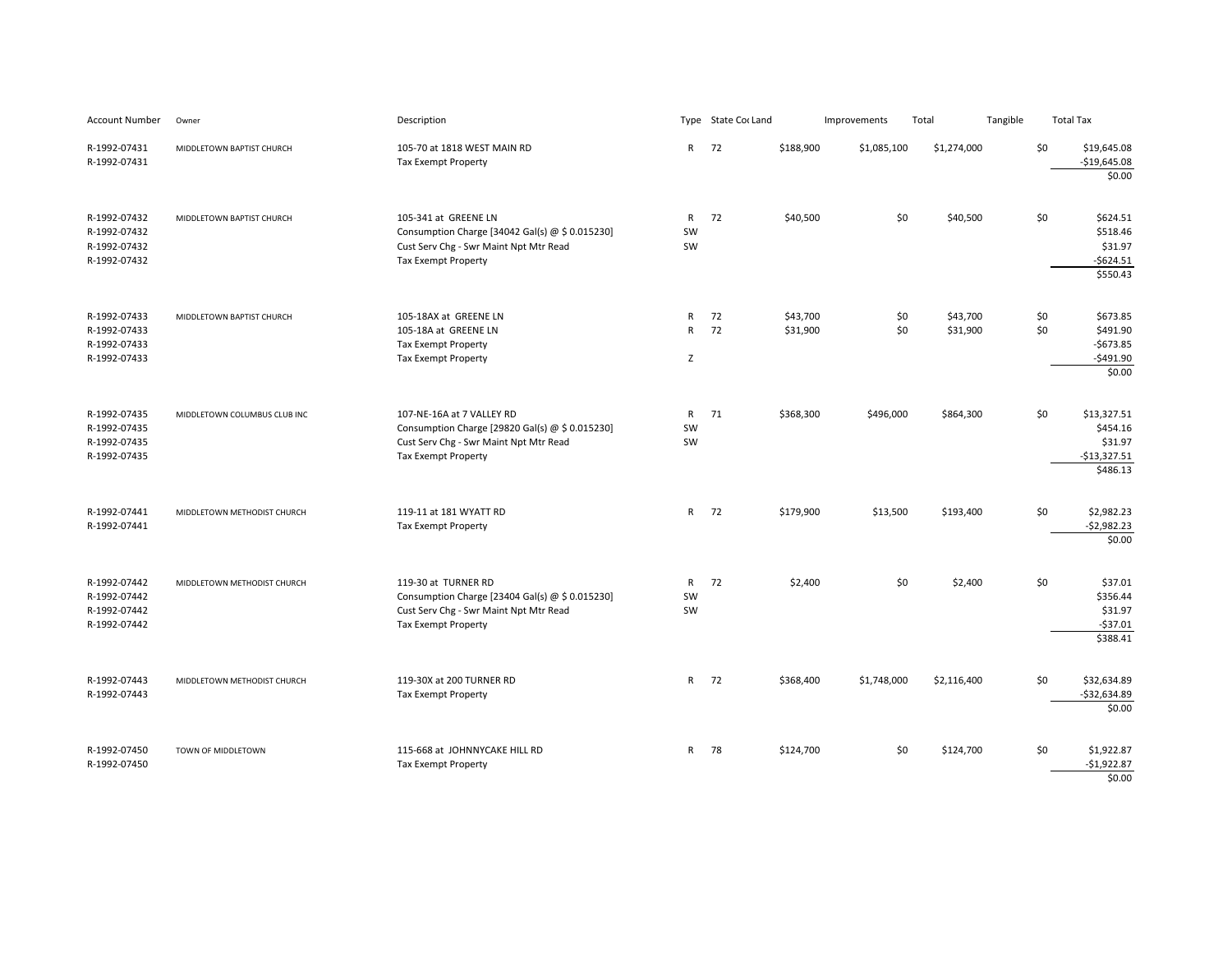| Account Number                                               | Owner                                  | Description                                                                                                                                            |                          | Type State Cor Land |           | Improvements | Total | Tangible    | <b>Total Tax</b>                                                       |
|--------------------------------------------------------------|----------------------------------------|--------------------------------------------------------------------------------------------------------------------------------------------------------|--------------------------|---------------------|-----------|--------------|-------|-------------|------------------------------------------------------------------------|
| R-1992-07451<br>R-1992-07451                                 | TOWN OF MIDDLETOWN                     | 123-5A at MITCHELL'S LN<br>Tax Exempt Property                                                                                                         | $\mathsf{R}$             | 78                  | \$276,400 | \$0          |       | \$276,400   | \$0<br>\$4,262.09<br>$-$4,262.09$<br>\$0.00                            |
| R-1992-07882<br>R-1992-07882                                 | NATIONAL SOCIETY OF COLONIAL DAMES     | 119-39A at BERKELEY AVE<br><b>Tax Exempt Property</b>                                                                                                  | $\mathsf{R}$             | 73                  | \$248,100 | \$0          |       | \$248,100   | \$0<br>\$3,825.70<br>$-$3,825.70$<br>\$0.00                            |
| R-1992-07883<br>R-1992-07883                                 | NATIONAL SOCIETY OF COLONIAL DAMES     | 119-39B at BERKELEY AVE<br><b>Tax Exempt Property</b>                                                                                                  | $\mathsf{R}$             | 73                  | \$13,100  | \$0          |       | \$13,100    | \$0<br>\$202.00<br>$-5202.00$<br>\$0.00                                |
| R-1992-07884<br>R-1992-07884                                 | NATIONAL SOCIETY OF COLONIAL DAMES     | 119-39C at BERKELEY AVE<br><b>Tax Exempt Property</b>                                                                                                  | $\mathsf{R}$             | 73                  | \$203,800 | \$0          |       | \$203,800   | \$0<br>\$3,142.60<br>$-$3,142.60$<br>\$0.00                            |
| R-1992-07885<br>R-1992-07885                                 | NATIONAL SOCIETY OF COLONIAL DAMES     | 119-39D at 311 BERKELEY AVE<br><b>Tax Exempt Property</b>                                                                                              | $\mathsf{R}$             | 73                  | \$201,200 | \$295,600    |       | \$496,800   | \$0<br>\$7,660.66<br>$-$7,660.66$<br>\$0.00                            |
| R-1992-07971<br>R-1992-07971<br>R-1992-07971<br>R-1992-07971 | CALVARY BAPTIST CHURCH OF MIDDLETOWN R | 107-NE-15B at 1 LUDLOW TERR<br>Consumption Charge [61531 Gal(s) @ \$ 0.015230]<br>Cust Serv Chg - Swr Maint Npt Mtr Read<br><b>Tax Exempt Property</b> | $\mathsf{R}$<br>SW<br>SW | 72                  | \$208,200 | \$1,645,900  |       | \$1,854,100 | \$0<br>\$28,590.22<br>\$937.12<br>\$31.97<br>$-528,590.22$<br>\$969.09 |
| R-1992-07973<br>R-1992-07973<br>R-1992-07973<br>R-1992-07973 | NEWPORT CHURCH OF CHRIST               | 112-63 at 215 FOREST AVE<br>Consumption Charge [19472 Gal(s) @ \$ 0.015230]<br>Cust Serv Chg - Swr Maint Npt Mtr Read<br><b>Tax Exempt Property</b>    | $\mathsf{R}$<br>SW<br>SW | 72                  | \$190,800 | \$728,000    |       | \$918,800   | \$0<br>\$14,167.90<br>\$296.56<br>\$31.97<br>$-$14,167.90$<br>\$328.53 |
| R-1992-07977<br>R-1992-07977                                 | JAMES L MAHER CENTER                   | 114-508A at 906 AQUIDNECK AVE<br><b>Tax Exempt Property</b>                                                                                            | $\mathsf{R}$             | 73                  | \$491,300 | \$2,012,900  |       | \$2,504,200 | \$0<br>\$38,614.76<br>$-538,614.76$<br>\$0.00                          |
| R-1992-07980<br>R-1992-07980                                 | NEWPORT COUNTY REGIONAL YOUNG MENS     | 900-1142 at 792 VALLEY RD<br><b>Tax Exempt Property</b>                                                                                                | $\mathsf{R}$             | - 73                | \$0       | \$5,412,600  |       | \$5,412,600 | \$0<br>\$83,462.29<br>$-583,462.29$<br>\$0.00                          |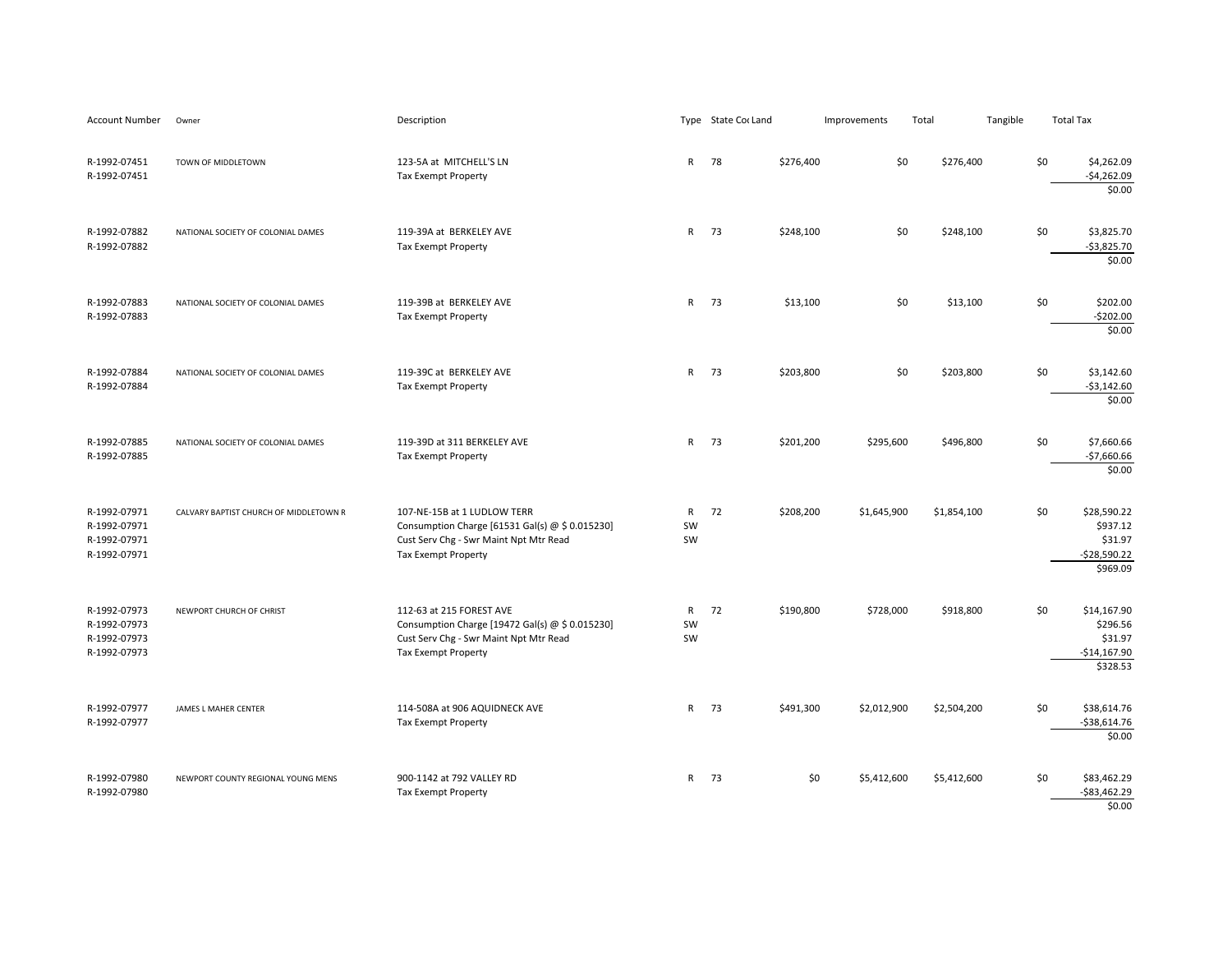| <b>Account Number</b>                        | Owner                            | Description                                                                                                   |                    | Type State Cor Land |           | Improvements | Total |           | Tangible | <b>Total Tax</b> |                                                    |
|----------------------------------------------|----------------------------------|---------------------------------------------------------------------------------------------------------------|--------------------|---------------------|-----------|--------------|-------|-----------|----------|------------------|----------------------------------------------------|
| R-1992-08004<br>R-1992-08004                 | NEWPORT HISTORICAL SOCIETY       | 108-SE-116 at VERNON AVE<br>Tax Exempt Property                                                               |                    | R 71                | \$258,100 | \$0          |       | \$258,100 |          | \$0              | \$3,979.90<br>$-$3,979.90$<br>\$0.00               |
| R-1992-08009<br>R-1992-08009<br>R-1992-08009 | NEWPORT MASONIC FOUNDATION       | 119-1 at 152 WYATT RD<br>Unconnected<br>Tax Exempt Property                                                   | $\mathsf{R}$<br>SW | 71                  | \$203,700 | \$539,000    |       | \$742,700 |          | \$0              | \$11,452.43<br>\$20.00<br>$-$11,452.43$<br>\$20.00 |
| R-1992-08029<br>R-1992-08029                 | NEWPORT CITY OF                  | 108-SW-192 at DEXTER ST<br><b>Tax Exempt Property</b>                                                         | $\mathsf{R}$       | 79                  | \$12,700  | \$0          |       | \$12,700  |          | \$0              | \$195.83<br>$-$195.83$<br>\$0.00                   |
| R-1992-08030<br>R-1992-08030                 | NEWPORT CITY OF                  | 109-NE-1 at VERNON AVE<br>Tax Exempt Property                                                                 | $\mathsf{R}$       | 68                  | \$155,400 | \$30,900     |       | \$186,300 |          | \$0              | \$2,872.75<br>$-$2,872.75$<br>\$0.00               |
| R-1992-08031<br>R-1992-08031<br>R-1992-08031 | NEWPORT CITY OF WATER DEPARTMENT | 106-139 at 67 FOREST AVE<br>Well - Pump Station [10691.320200 Gal(s) @ \$ 0.015<br><b>Tax Exempt Property</b> | $\mathsf{R}$<br>SW | 78                  | \$91,300  | \$18,000     |       | \$109,300 |          | \$0              | \$1,685.41<br>\$162.83<br>$-$1,848.24$             |
| R-1992-08032<br>R-1992-08032                 | NEWPORT CITY OF WATER DEPARTMENT | 109-NE-160 at GREEN END AVE<br><b>Tax Exempt Property</b>                                                     |                    | R 78                | \$189,600 | \$0          |       | \$189,600 |          | \$0              | \$2,923.63<br>$-$2,923.63$<br>\$0.00               |
| R-1992-08033<br>R-1992-08033                 | NEWPORT CITY OF WATER DEPARTMENT | 109-NE-168 at BLISS MINE RD<br>Tax Exempt Property                                                            | $\mathsf{R}$       | 78                  | \$247,800 | \$0          |       | \$247,800 |          | \$0              | \$3,821.08<br>$-53,821.08$<br>\$0.00               |
| R-1992-08034<br>R-1992-08034                 | NEWPORT CITY OF WATER DEPARTMENT | 109-NE-178A at ACACIA DR<br><b>Tax Exempt Property</b>                                                        | $\mathsf{R}$       | 78                  | \$26,500  | \$0          |       | \$26,500  |          | \$0              | \$408.63<br>$-5408.63$<br>\$0.00                   |
| R-1992-08035<br>R-1992-08035                 | NEWPORT CITY OF WATER DEPARTMENT | 114-94 at GREEN END AVE<br>Tax Exempt Property                                                                |                    | R 78                | \$85,900  | \$0          |       | \$85,900  |          | \$0              | \$1,324.58<br>$-$1,324.58$<br>\$0.00               |
| R-1992-08036<br>R-1992-08036                 | NEWPORT CITY OF WATER DEPARTMENT | 115-8 at AQUIDNECK AVE<br><b>Tax Exempt Property</b>                                                          | R                  | 78                  | \$49,700  | \$0          |       | \$49,700  |          | \$0              | \$766.37<br>$-5766.37$                             |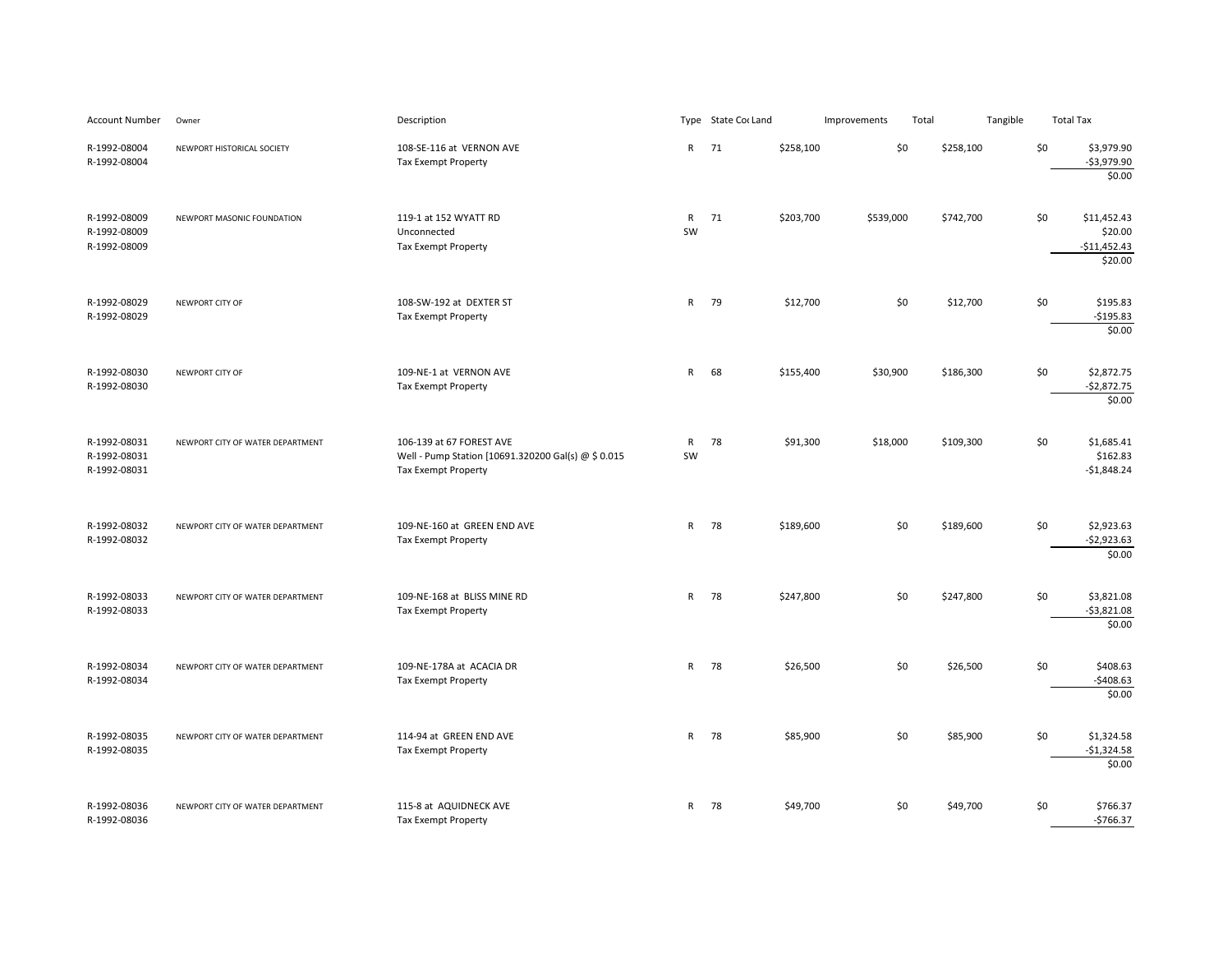| Account Number                               | Owner                            | Description                                                              |                    | Type State Cor Land |             | Improvements | Total |             | Tangible |     | <b>Total Tax</b>                                   |
|----------------------------------------------|----------------------------------|--------------------------------------------------------------------------|--------------------|---------------------|-------------|--------------|-------|-------------|----------|-----|----------------------------------------------------|
|                                              |                                  |                                                                          |                    |                     |             |              |       |             |          |     | \$0.00                                             |
| R-1992-08037<br>R-1992-08037<br>R-1992-08037 | NEWPORT CITY OF WATER DEPARTMENT | 115-57 at VALLEY RD<br>No Water Unconnected<br>Tax Exempt Property       | $\mathsf{R}$<br>SW | 78                  | \$11,200    |              | \$0   | \$11,200    |          | \$0 | \$172.70<br>\$20.00<br>$-5172.70$<br>\$20.00       |
| R-1992-08038<br>R-1992-08038                 | NEWPORT CITY OF WATER DEPARTMENT | 115-1A at VALLEY RD<br>Tax Exempt Property                               | $\mathsf{R}$       | 78                  | \$129,600   |              | \$0   | \$129,600   |          | \$0 | \$1,998.43<br>$-$1,998.43$<br>\$0.00               |
| R-1992-08039<br>R-1992-08039                 | NEWPORT CITY OF WATER DEPARTMENT | 117-9 at JEPSON LN<br>Tax Exempt Property                                | $\mathsf{R}$       | 78                  | \$36,000    |              | \$0   | \$36,000    |          | \$0 | \$555.12<br>$-$555.12$<br>\$0.00                   |
| R-1992-08040<br>R-1992-08040                 | NEWPORT CITY OF WATER DEPARTMENT | 121-21 at PARADISE AVE<br>Tax Exempt Property                            | $\mathsf{R}$       | 78                  | \$51,600    |              | \$0   | \$51,600    |          | \$0 | \$795.67<br>$-5795.67$<br>\$0.00                   |
| R-1992-08041<br>R-1992-08041<br>R-1992-08041 | NEWPORT CITY OF WATER DEPARTMENT | 121-NW-73 at RESERVOIR RD<br>No Water Unconnected<br>Tax Exempt Property | $\mathsf{R}$<br>SW | 78                  | \$420,900   | \$759,900    |       | \$1,180,800 |          | \$0 | \$18,207.94<br>\$20.00<br>$-$18,207.94$<br>\$20.00 |
| R-1992-08042<br>R-1992-08042                 | NEWPORT CITY OF WATER DEPARTMENT | 127-6 at HANGING ROCKS RD<br>Tax Exempt Property                         | $\mathsf{R}$       | 78                  | \$171,300   | \$55,000     |       | \$226,300   |          | \$0 | \$3,489.55<br>$-$3,489.55$<br>\$0.00               |
| R-1992-08043<br>R-1992-08043                 | NEWPORT CITY OF WATER DEPARTMENT | 127-10 at HANGING ROCKS RD<br>Tax Exempt Property                        | $\mathsf{R}$       | 78                  | \$247,100   |              | \$0   | \$247,100   |          | \$0 | \$3,810.28<br>$-53,810.28$<br>\$0.00               |
| R-1992-08044<br>R-1992-08044                 | NEWPORT CITY OF WATER DEPARTMENT | 127-16 at PARADISE AVE<br>Tax Exempt Property                            |                    | R 78                | \$612,300   |              | \$0   | \$612,300   |          | \$0 | \$9,441.67<br>$-$9,441.67$<br>\$0.00               |
| R-1992-08045<br>R-1992-08045                 | NEWPORT CITY OF WATER DEPARTMENT | 127-17 at HANGING ROCKS RD<br>Tax Exempt Property                        |                    | R 78                | \$1,024,800 |              | \$0   | \$1,024,800 |          | \$0 | \$15,802.42<br>$-$15,802.42$<br>\$0.00             |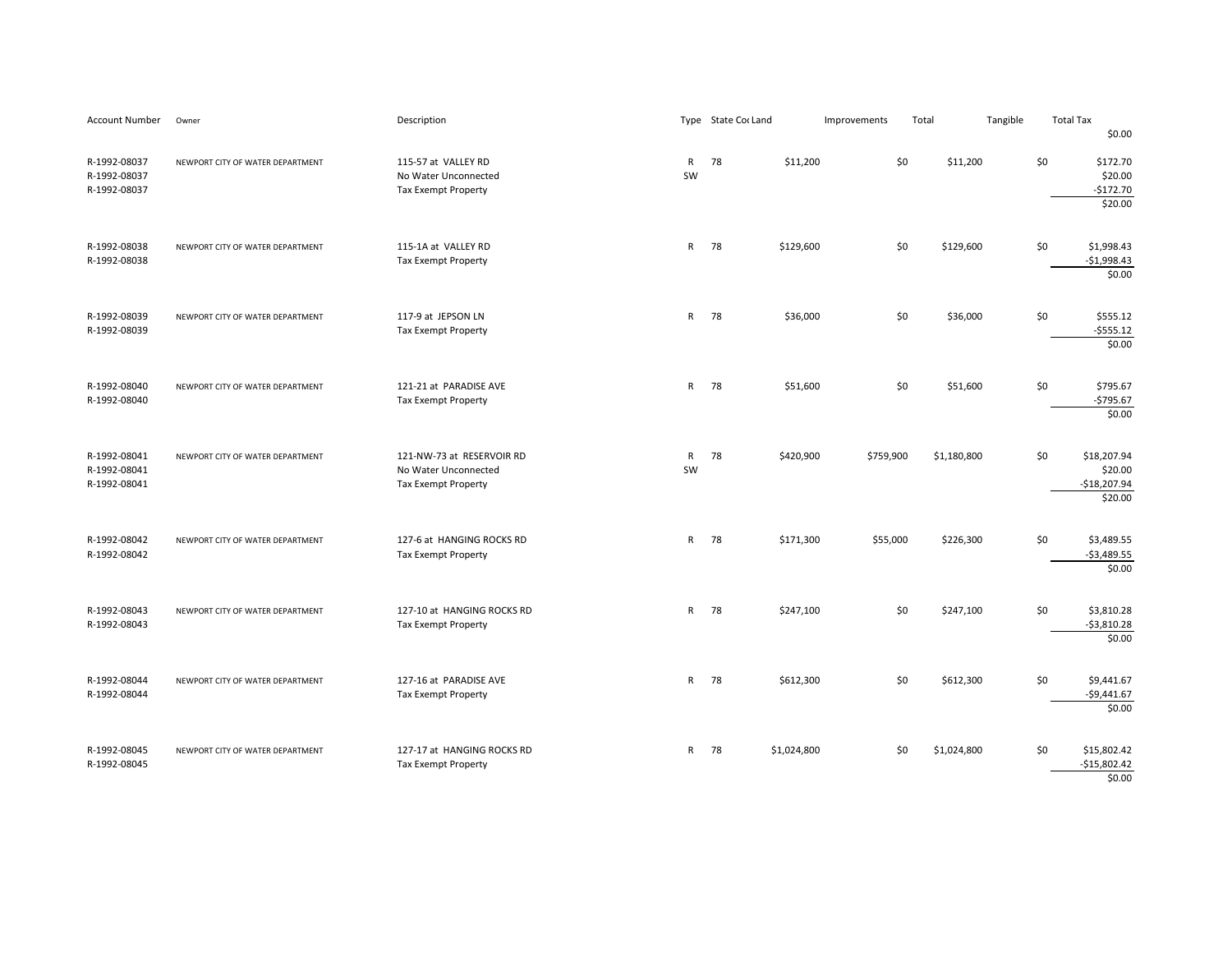| Account Number                                               | Owner                                 | Description                                                                                                                                  |                          | Type State Cor Land | Improvements | Total |             | Tangible |     | <b>Total Tax</b>                                                |
|--------------------------------------------------------------|---------------------------------------|----------------------------------------------------------------------------------------------------------------------------------------------|--------------------------|---------------------|--------------|-------|-------------|----------|-----|-----------------------------------------------------------------|
| R-1992-08046<br>R-1992-08046                                 | NEWPORT CITY OF WATER DEPARTMENT      | 131-2 at THIRD BEACH RD<br>Tax Exempt Property                                                                                               | $\mathsf{R}$             | 78<br>\$38,300      |              | \$0   | \$38,300    |          | \$0 | \$590.59<br>$-$ \$590.59<br>\$0.00                              |
| R-1992-08107<br>R-1992-08107                                 | NORMAN BIRD SANCTUARY LORRILARD LOUIS | 126-65 at THIRD BEACH RD<br>Tax Exempt Property                                                                                              | ${\sf R}$                | 73<br>\$2,064,900   |              | \$0   | \$2,064,900 |          | \$0 | \$31,840.76<br>$-$31,840.76$<br>\$0.00                          |
| R-1992-08108<br>R-1992-08108                                 | NORMAN BIRD SANCTUARY LORRILARD LOUIS | 127-5 at PARADISE AVE<br>Tax Exempt Property                                                                                                 | ${\sf R}$                | 73<br>\$566,300     |              | \$0   | \$566,300   |          | \$0 | \$8,732.35<br>$-$8,732.35$<br>\$0.00                            |
| R-1992-08109<br>R-1992-08109                                 | NORMAN BIRD SANCTUARY LORRILARD LOUIS | 127-9 at HANGING ROCKS RD<br>Tax Exempt Property                                                                                             | $\mathsf{R}$             | 73<br>\$918,100     |              | \$0   | \$918,100   |          | \$0 | \$14,157.10<br>$-$14,157.10$<br>\$0.00                          |
| R-1992-08110<br>R-1992-08110                                 | NORMAN BIRD SANCTUARY LORRILARD LOUIS | 130-19 at INDIAN AVE<br>Tax Exempt Property                                                                                                  | ${\sf R}$                | 73<br>\$862,400     |              | \$0   | \$862,400   |          | \$0 | \$13,298.21<br>$-$13,298.21$<br>\$0.00                          |
| R-1992-08111<br>R-1992-08111                                 | NORMAN BIRD SANCTUARY LORRILARD LOUIS | 130-63 at THIRD BEACH RD<br>Tax Exempt Property                                                                                              | $\mathsf{R}$             | 73<br>\$1,684,700   |              | \$0   | \$1,684,700 |          | \$0 | \$25,978.07<br>$-$25,978.07$<br>\$0.00                          |
| R-1992-08115<br>R-1992-08115                                 | NORMAN BRADFORD JR ETALS TRUSTEES     | 130-64 at HANGING ROCKS RD<br>Tax Exempt Property                                                                                            | $\mathsf{R}$             | 73<br>\$1,569,600   |              | \$0   | \$1,569,600 |          | \$0 | \$24,203.23<br>$-$24,203.23$<br>\$0.00                          |
| R-1992-09124<br>R-1992-09124<br>R-1992-09124<br>R-1992-09124 | TOWN OF MIDDLETOWN                    | 111-36 at 26 OLIPHANT LN<br>Consumption Charge [62570 Gal(s) @ \$ 0.015230]<br>Cust Serv Chg - Swr Maint Npt Mtr Read<br>Tax Exempt Property | $\mathsf{R}$<br>SW<br>SW | 79<br>\$777,200     |              | \$0   | \$777,200   |          | \$0 | \$11,984.42<br>\$952.94<br>\$31.97<br>$-$11,984.42$<br>\$984.91 |
| R-1992-09138<br>R-1992-09138                                 | PUBLIC SCHOOL COMMITTEE               | 119-17 at BERKELEY AVE<br>Tax Exempt Property                                                                                                | $\mathsf{R}$             | 79<br>\$243,500     |              | \$0   | \$243,500   |          | \$0 | \$3,754.77<br>-\$3,754.77<br>\$0.00                             |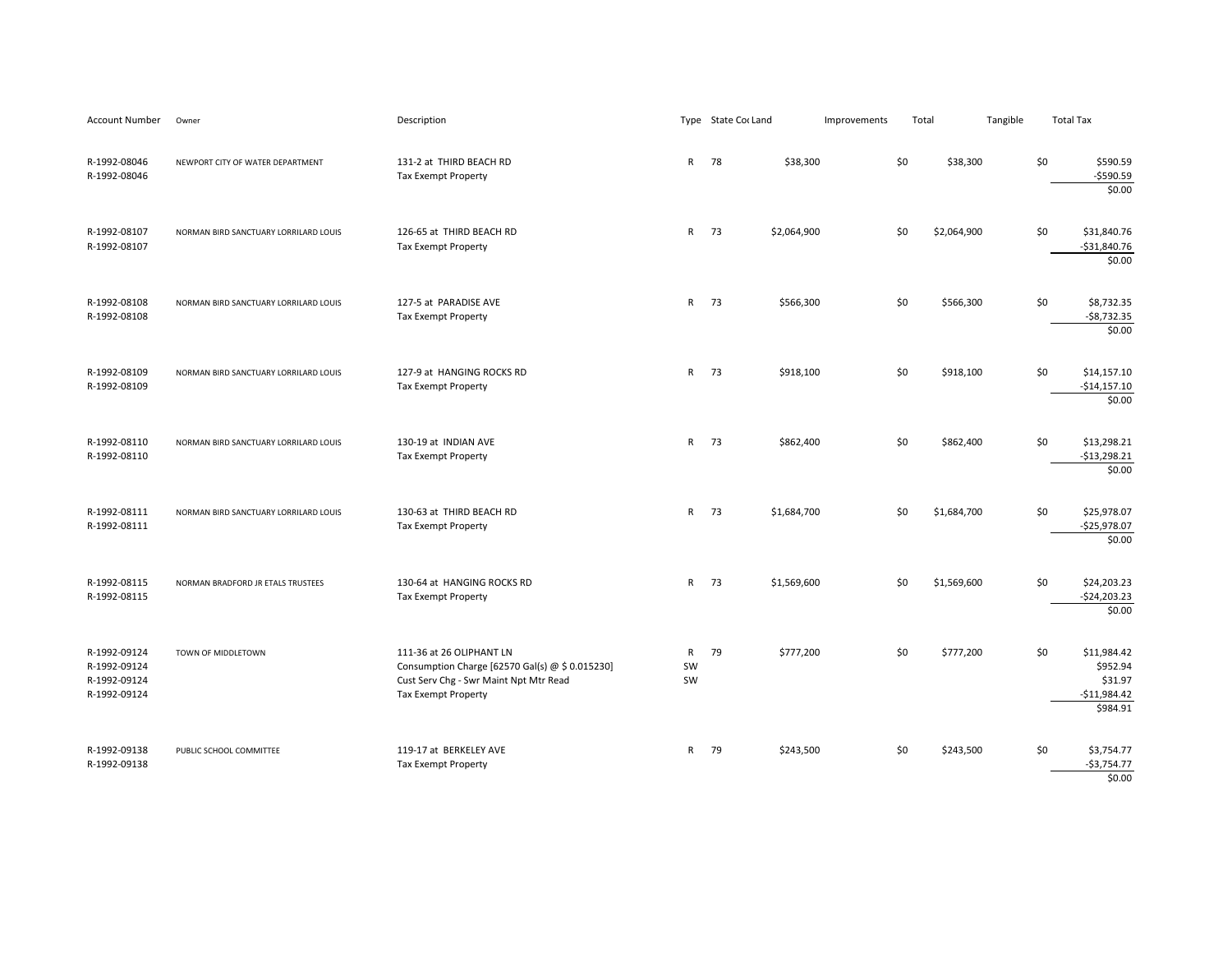| <b>Account Number</b>                                        | Owner                                  | Description                                                                                                                                            |                           | Type State Cor Land |             | Improvements | Total       | Tangible |     | <b>Total Tax</b>                                                  |
|--------------------------------------------------------------|----------------------------------------|--------------------------------------------------------------------------------------------------------------------------------------------------------|---------------------------|---------------------|-------------|--------------|-------------|----------|-----|-------------------------------------------------------------------|
| R-1992-09199<br>R-1992-09199                                 | R I HOSPITAL TRUST NATIONAL BANK       | 130-18C at INDIAN AVE<br>Tax Exempt Property                                                                                                           | $\mathsf{R}$              | 73                  | \$656,600   | \$0          | \$656,600   |          | \$0 | \$10,124.77<br>$-$10,124.77$<br>\$0.00                            |
| R-1992-09514<br>R-1992-09514                                 | RHODE ISLAND PUBLIC TRANSIT AUTHORITY  | 103-2 at CODDINGTON HWY<br><b>Tax Exempt Property</b>                                                                                                  | $\mathsf{R}$              | 80                  | \$420,800   | \$108,100    | \$528,900   |          | \$0 | \$8,155.64<br>$-$ \$8,155.64<br>\$0.00                            |
| R-1992-09518<br>R-1992-09518                                 | RHODE ISLAND SOCIETY SONS OF THE       | 108-SE-117 at VERNON AVE<br>Tax Exempt Property                                                                                                        | $\mathsf{R}$              | 73                  | \$8,900     | \$0          | \$8,900     |          | \$0 | \$137.24<br>$-$137.24$<br>\$0.00                                  |
| R-1992-10015<br>R-1992-10015<br>R-1992-10015                 | SAINT GEORGES SCHOOL BOARD OF TRUSTEES | 122-92 at PURGATORY RD<br>No Water Unconnected<br><b>Tax Exempt Property</b>                                                                           | $\mathsf{R}$<br><b>SW</b> | 73                  | \$258,000   | \$81,000     | \$339,000   |          | \$0 | \$5,227.38<br>\$20.00<br>$-$5,227.38$<br>\$20.00                  |
| R-1992-10017<br>R-1992-10017                                 | SAINT LUCYS CHURCH MIDDLETOWN CORP     | 107-NE-11X at 911 WEST MAIN RD<br>Tax Exempt Property                                                                                                  | $\mathsf{R}$              | 56                  | \$2,454,900 | \$5,887,000  | \$8,341,900 |          | \$0 | \$128,632.10<br>$-$128,632.10$<br>\$0.00                          |
| R-1992-10018<br>R-1992-10018                                 | SAINT PETERS EVANGELICAL LUTHERAN      | 108-SW-151 at FREEBORN ST REAR<br>Tax Exempt Property                                                                                                  | $\mathsf{R}$              | 72                  | \$10,900    | \$0          | \$10,900    |          | \$0 | \$168.08<br>$-$168.08$<br>\$0.00                                  |
| R-1992-10034<br>R-1992-10034<br>R-1992-10034<br>R-1992-10034 | SALVATION ARMY OF RHODE ISLAND         | 112-506 at 15 BLUE GRASS DR<br>Consumption Charge [69198 Gal(s) @ \$ 0.015230]<br>Cust Serv Chg - Swr Maint Npt Mtr Read<br><b>Tax Exempt Property</b> | $\mathsf{R}$<br>SW<br>SW  | 56                  | \$166,000   | \$215,700    | \$381,700   |          | \$0 | \$5,885.81<br>\$1,053.89<br>\$31.97<br>$-55,885.81$<br>\$1,085.86 |
| R-1992-11115<br>R-1992-11115                                 | ST COLUMBAS THE BERKELEY MEMORIAL      | 129-63 at 55 VAUCLUSE AVE<br>Tax Exempt Property                                                                                                       | $\mathsf{R}$              | 72                  | \$483,800   | \$30,000     | \$513,800   |          | \$0 | \$7,922.80<br>$-$7,922.80$<br>\$0.00                              |
| R-1992-11118<br>R-1992-11118<br>R-1992-11118<br>R-1992-11118 | ST GEORGES SCHOOL                      | 121-36 at PARADISE AVE<br>Consumption Charge [50585 Gal(s) @ \$ 0.015230]<br>Cust Serv Chg - Swr Maint Npt Mtr Read<br><b>Tax Exempt Property</b>      | $\mathsf{R}$<br>SW<br>SW  | 73                  | \$1,637,600 | \$0          | \$1,637,600 |          | \$0 | \$25,251.79<br>\$770.41<br>\$31.97<br>$-525,251.79$<br>\$802.38   |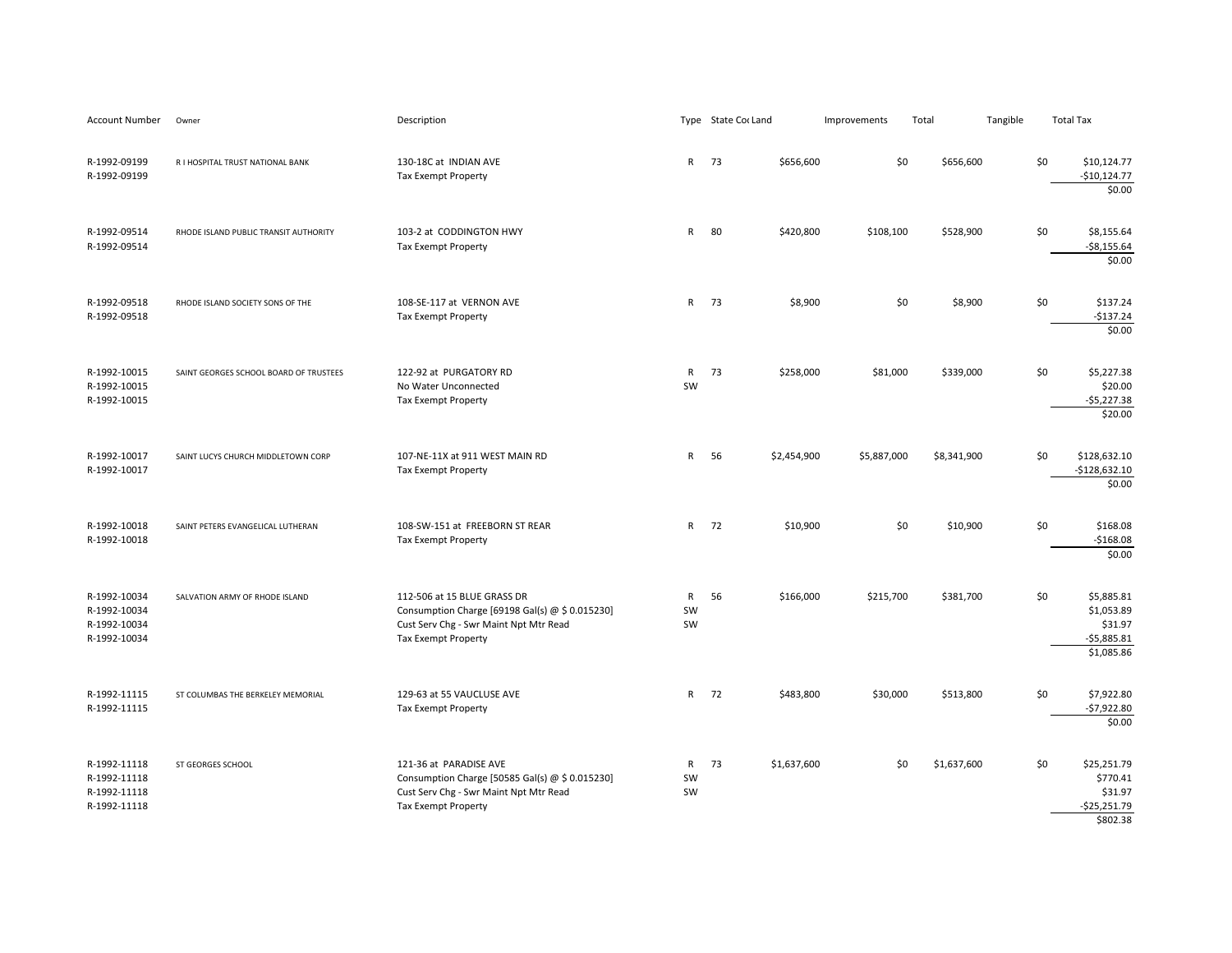| <b>Account Number</b>                                        | Owner                                    | Description                                                                                                                                               |                          | Type State Cor Land |             | Improvements | Total       | Tangible |     | <b>Total Tax</b>                                                     |
|--------------------------------------------------------------|------------------------------------------|-----------------------------------------------------------------------------------------------------------------------------------------------------------|--------------------------|---------------------|-------------|--------------|-------------|----------|-----|----------------------------------------------------------------------|
| R-1992-11121<br>R-1992-11121                                 | ST GEORGES SCHOOL                        | 121-SW-26 at PURGATORY RD<br><b>Tax Exempt Property</b>                                                                                                   | R                        | 73                  | \$423,400   | \$0          | \$423,400   |          | \$0 | \$6,528.83<br>$-56,528.83$<br>\$0.00                                 |
| R-1992-11174<br>R-1992-11174<br>R-1992-11174<br>R-1992-11174 | STATE OF RHODE ISLAND & NPT CITY         | 105-1A at 316 GREENE LN<br>Consumption Charge [360265 Gal(s) @ \$ 0.015230]<br>Cust Serv Chg - Swr Maint Npt Mtr Read<br><b>Tax Exempt Property</b>       | $\mathsf{R}$<br>SW<br>SW | 80                  | \$217,400   | \$305,800    | \$523,200   |          | \$0 | \$8,067.74<br>\$5,486.84<br>\$31.97<br>$-$8,067.74$<br>\$5,518.81    |
| R-1992-11175<br>R-1992-11175<br>R-1992-11175<br>R-1992-11175 | STATE OF RHODE ISLAND & PROVIDENCE PLANT | 107-SE-251 at 65 VALLEY RD<br>Consumption Charge [132410 Gal(s) @ \$ 0.015230]<br>Cust Serv Chg - Swr Maint Npt Mtr Read<br>Tax Exempt Property           | $\mathsf{R}$<br>SW<br>SW | 80                  | \$250,300   | \$616,300    | \$866,600   |          | \$0 | \$13,362.97<br>\$2,016.60<br>\$31.97<br>$-$13,362.97$<br>\$2,048.57  |
| R-1992-11176<br>R-1992-11176<br>R-1992-11176<br>R-1992-11176 | STATE OF RHODE ISLAND & RI AIRPORT CORP  | 112-24A at 211 FOREST AVE<br>Consumption Charge [76067 Gal(s) @ \$ 0.015230]<br>Cust Serv Chg - Swr Maint Npt Mtr Read<br><b>Tax Exempt Property</b>      | ${\sf R}$<br>SW<br>SW    | 80                  | \$2,794,100 | \$1,534,100  | \$4,328,200 |          | \$0 | \$66,740.84<br>\$1,158.50<br>\$159.85<br>$-$66,740.84$<br>\$1,318.35 |
| R-1992-11177<br>R-1992-11177                                 | STATE OF RHODE ISLAND & NPT CITY         | 113-28 at AQUIDNECK AVE<br>Tax Exempt Property                                                                                                            | $\mathsf{R}$             | 80                  | \$148,600   | \$0          | \$148,600   |          | \$0 | \$2,291.41<br>$-52,291.41$<br>\$0.00                                 |
| R-1992-11178<br>R-1992-11178<br>R-1992-11178                 | STATE OF RHODE ISLAND &                  | 113-188 at 122 WYATT RD<br>Unconnected<br>Tax Exempt Property                                                                                             | ${\sf R}$<br>SW          | 80                  | \$208,000   | \$121,400    | \$329,400   |          | \$0 | \$5,079.35<br>\$20.00<br>$-$5,079.35$<br>\$20.00                     |
| R-1992-11179<br>R-1992-11179<br>R-1992-11179<br>R-1992-11179 | STATE OF RHODE ISLAND &                  | 114-278 at 12 WILLIAM DR<br>Consumption Charge [210557 Gal(s) @ \$ 0.015230]<br>Cust Serv Chg - Swr Maint Npt Mtr Read<br>Tax Exempt Property             | $\mathsf{R}$<br>SW<br>SW | 80                  | \$186,100   | \$184,300    | \$370,400   |          | \$0 | \$5,711.57<br>\$3,206.78<br>\$31.97<br>$-55,711.57$<br>\$3,238.75    |
| R-1992-11180<br>R-1992-11180<br>R-1992-11180<br>R-1992-11180 | STATE OF RHODE ISLAND &                  | 114-508 at 910 AQUIDNECK AVE<br>Consumption Charge [4442000 Gal(s) @ \$ 0.015230]<br>Cust Serv Chg - Swr Maint Npt Mtr Read<br><b>Tax Exempt Property</b> | $\mathsf{R}$<br>SW<br>SW | 80                  | \$260,900   | \$174,100    | \$435,000   |          | \$0 | \$6,707.70<br>\$67,651.66<br>\$63.94<br>$-56,707.70$                 |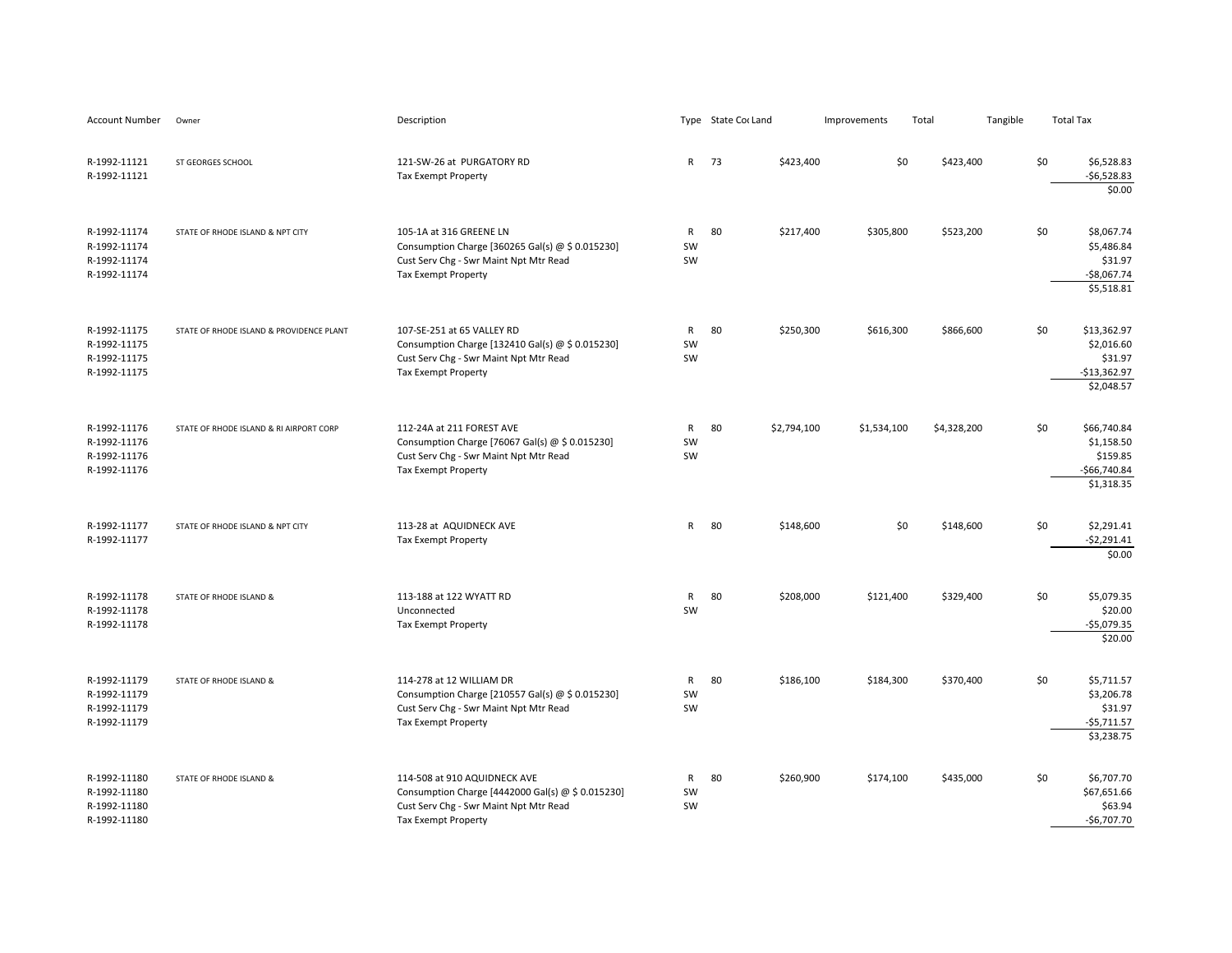| Account Number                                               | Owner                                    | Description                                                                                                                                                |                          | Type State Cor Land | Improvements | Total              | Tangible |     | <b>Total Tax</b><br>\$67,715.60                                   |
|--------------------------------------------------------------|------------------------------------------|------------------------------------------------------------------------------------------------------------------------------------------------------------|--------------------------|---------------------|--------------|--------------------|----------|-----|-------------------------------------------------------------------|
| R-1992-11181<br>R-1992-11181<br>R-1992-11181<br>R-1992-11181 | STATE OF RHODE ISLAND &                  | 117-3B at 620 JEPSON LN<br>Consumption Charge [232756 Gal(s) @ \$ 0.015230]<br>Cust Serv Chg - Swr Maint Npt Mtr Read<br><b>Tax Exempt Property</b>        | $\mathsf{R}$<br>SW<br>SW | 80<br>\$192,200     | \$181,300    | \$373,500          |          | \$0 | \$5,759.37<br>\$3,544.87<br>\$31.97<br>$-$5,759.37$<br>\$3,576.84 |
| R-1992-11182<br>R-1992-11182<br>R-1992-11182<br>R-1992-11182 | STATE OF RHODE ISLAND &                  | 121-NW-109 at 8 TONI-LYNN TERR<br>Consumption Charge [160057 Gal(s) @ \$ 0.015230]<br>Cust Serv Chg - Swr Maint Npt Mtr Read<br><b>Tax Exempt Property</b> | $\mathsf{R}$<br>SW<br>SW | 80<br>\$204,900     | \$242,600    | \$447,500          |          | \$0 | \$6,900.45<br>\$2,437.67<br>\$31.97<br>$-$6,900.45$<br>\$2,469.64 |
| R-1992-11183<br>R-1992-11183                                 | STATE OF RHODE ISLAND & PROVIDENCE PLANT | 122-119 at TUCKERMAN AVE<br><b>Tax Exempt Property</b>                                                                                                     | R                        | 80<br>\$2,097,700   |              | \$0<br>\$2,097,700 |          | \$0 | \$32,346.53<br>$-$32,346.53$<br>\$0.00                            |
| R-1992-11184<br>R-1992-11184                                 | STATE OF RHODE ISLAND &                  | 122-121 at TUCKERMAN AVE<br><b>Tax Exempt Property</b>                                                                                                     | R                        | 80<br>\$2,155,500   |              | \$0<br>\$2,155,500 |          | \$0 | \$33,237.81<br>$-533,237.81$<br>\$0.00                            |
| R-1992-11185<br>R-1992-11185<br>R-1992-11185<br>R-1992-11185 | STATE OF RHODE ISLAND & PROVIDENCE       | 120-712 at 12 BEAGLE DR<br>Consumption Charge [108996 Gal(s) @ \$ 0.015230]<br>Cust Serv Chg - Swr Maint Npt Mtr Read<br><b>Tax Exempt Property</b>        | R<br>SW<br>SW            | 80<br>\$185,200     | \$228,800    | \$414,000          |          | \$0 | \$6,383.88<br>\$1,660.01<br>\$31.97<br>$-56,383.88$<br>\$1,691.98 |
| R-1992-11467<br>R-1992-11467                                 | TOWN OF MIDDLETOWN                       | 108-129 at HAYMAKER RD<br>Tax Exempt Property                                                                                                              | R                        | 78<br>\$220,900     |              | \$0<br>\$220,900   |          | \$0 | \$3,406.28<br>$-53,406.28$<br>\$0.00                              |
| R-1992-11763<br>R-1992-11763                                 | TOWN OF MIDDLETOWN                       | 105-348 at BURTON PL<br>Tax Exempt Property                                                                                                                |                          | R 78<br>\$64,800    | \$8,600      | \$73,400           |          | \$0 | \$1,131.83<br>$-$1,131.83$<br>\$0.00                              |
| R-1992-11764<br>R-1992-11764                                 | TOWN OF MIDDLETOWN                       | 106-3B at CHASES LN<br>Tax Exempt Property                                                                                                                 |                          | R 78<br>\$4,800     |              | \$0<br>\$4,800     |          | \$0 | \$74.02<br>$-574.02$<br>\$0.00                                    |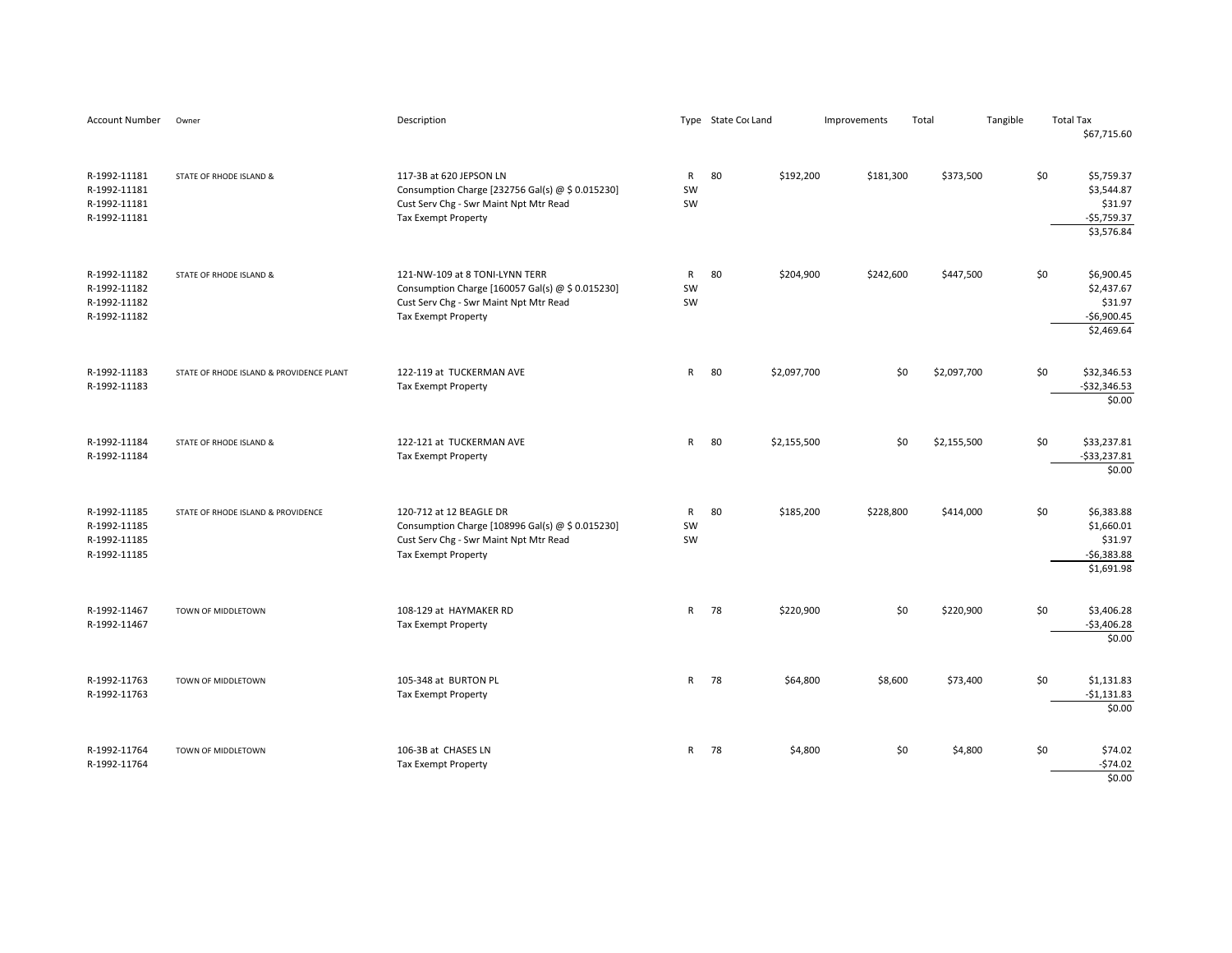| <b>Account Number</b>                                        | Owner              | Description                                                                                                                                           |                          | Type State Cor Land | Improvements | Total       | Tangible | <b>Total Tax</b>                                                             |
|--------------------------------------------------------------|--------------------|-------------------------------------------------------------------------------------------------------------------------------------------------------|--------------------------|---------------------|--------------|-------------|----------|------------------------------------------------------------------------------|
| R-1992-11768<br>R-1992-11768<br>R-1992-11768<br>R-1992-11768 | TOWN OF MIDDLETOWN | 102-6 at 740 WEST MAIN RD<br>Consumption Charge [17633 Gal(s) @ \$ 0.015230]<br>Cust Serv Chg - Swr Maint Npt Mtr Read<br>Tax Exempt Property         | $\mathsf{R}$<br>SW<br>SW | 79<br>\$1,290,600   | \$4,129,400  | \$5,420,000 |          | \$0<br>\$83,576.40<br>\$268.55<br>\$31.97<br>$-$ \$83,576.40<br>\$300.52     |
| R-1992-11769<br>R-1992-11769<br>R-1992-11769<br>R-1992-11769 | TOWN OF MIDDLETOWN | 102-5 at WEST MAIN RD<br>Consumption Charge [152090 Gal(s) @ \$ 0.015230]<br>Cust Serv Chg - Swr Maint Npt Mtr Read<br><b>Tax Exempt Property</b>     | $\mathsf{R}$<br>SW<br>SW | 79<br>\$361,200     | \$0          | \$361,200   |          | \$0<br>\$5,569.70<br>\$2,316.33<br>\$31.97<br>$-$5,569.70$<br>\$2,348.30     |
| R-1992-11771<br>R-1992-11771<br>R-1992-11771<br>R-1992-11771 | TOWN OF MIDDLETOWN | 102-3 at 648 WEST MAIN RD<br>Consumption Charge [11395 Gal(s) @ \$ 0.015230]<br>Cust Serv Chg - Swr Maint Npt Mtr Read<br>Tax Exempt Property         | $\mathsf{R}$<br>SW<br>SW | 78<br>\$1,157,400   | \$32,200     | \$1,189,600 |          | \$0<br>\$18,343.63<br>\$173.55<br>\$31.97<br>$-$18,343.63$<br>\$205.52       |
| R-1992-11772<br>R-1992-11772<br>R-1992-11772                 | TOWN OF MIDDLETOWN | 108-NW-310 at WEST MAIN RD<br>No Water Unconnected<br><b>Tax Exempt Property</b>                                                                      | $\mathsf{R}$<br>SW       | 78<br>\$1,831,500   | \$30,000     | \$1,861,500 |          | \$0<br>\$28,704.33<br>\$20.00<br>$-$28,704.33$<br>\$20.00                    |
| R-1992-11774<br>R-1992-11774<br>R-1992-11774<br>R-1992-11774 | TOWN OF MIDDLETOWN | 113-2 at 315 FOREST AVE<br>Consumption Charge [268000 Gal(s) @ \$ 0.015230]<br>Cust Serv Chg - Swr Maint Npt Mtr Read<br><b>Tax Exempt Property</b>   | ${\sf R}$<br>SW<br>SW    | 79<br>\$1,217,100   | \$4,295,300  | \$5,512,400 |          | \$0<br>\$85,001.21<br>\$4,081.64<br>\$63.94<br>$-$ \$85,001.21<br>\$4,145.58 |
| R-1992-11775<br>R-1992-11775<br>R-1992-11775<br>R-1992-11775 | TOWN OF MIDDLETOWN | 113-16 at 350 EAST MAIN RD<br>Consumption Charge [63287 Gal(s) @ \$ 0.015230]<br>Cust Serv Chg - Swr Maint Npt Mtr Read<br><b>Tax Exempt Property</b> | $\mathsf{R}$<br>SW<br>SW | 78<br>\$354,700     | \$1,332,000  | \$1,686,700 |          | \$0<br>\$26,008.91<br>\$963.86<br>\$31.97<br>$-$26,008.91$<br>\$995.83       |
| R-1992-11776<br>R-1992-11776                                 | TOWN OF MIDDLETOWN | 113-42 at VALLEY RD<br><b>Tax Exempt Property</b>                                                                                                     | R                        | 79<br>\$970,000     | \$0          | \$970,000   |          | \$0<br>\$14,957.40<br>$-$14,957.40$<br>\$0.00                                |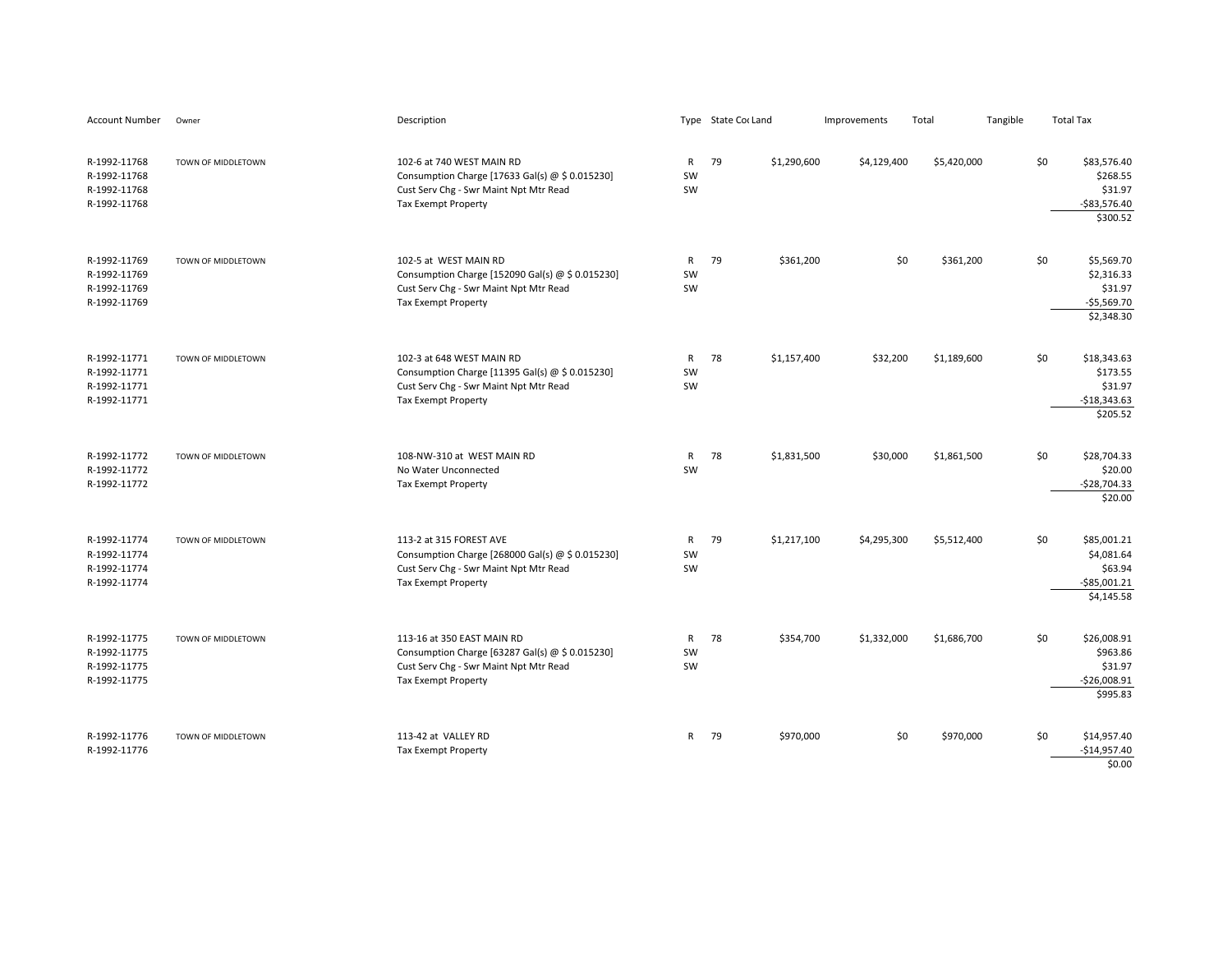| Account Number                                               | Owner              | Description                                                                                                                                        |                          | Type State Cor Land | Improvements | Total        | Tangible | <b>Total Tax</b>                                                    |                                |
|--------------------------------------------------------------|--------------------|----------------------------------------------------------------------------------------------------------------------------------------------------|--------------------------|---------------------|--------------|--------------|----------|---------------------------------------------------------------------|--------------------------------|
| R-1992-11777<br>R-1992-11777<br>R-1992-11777<br>R-1992-11777 | TOWN OF MIDDLETOWN | 113-114 at 130 VALLEY RD<br>Consumption Charge [564000 Gal(s) @ \$ 0.015230]<br>Cust Serv Chg - Swr Maint Npt Mtr Read<br>Tax Exempt Property      | R<br>SW<br>SW            | 79<br>\$2,555,500   | \$15,563,600 | \$18,119,100 |          | \$0<br>\$279,396.52<br>\$8,589.72<br>-\$279,396.52<br>\$8,653.66    | \$63.94                        |
| R-1992-11778<br>R-1992-11778<br>R-1992-11778<br>R-1992-11778 | TOWN OF MIDDLETOWN | 113-199 at 1113 AQUIDNECK AVE<br>Consumption Charge [914867 Gal(s) @ \$ 0.015230]<br>Cust Serv Chg - Swr Maint Npt Mtr Read<br>Tax Exempt Property | $\mathsf{R}$<br>SW<br>SW | 79<br>\$5,660,600   | \$15,226,600 | \$20,887,200 |          | \$0<br>\$322,080.62<br>\$13,933.42<br>$-5322,080.62$<br>\$13,997.36 | \$63.94                        |
| R-1992-11779<br>R-1992-11779                                 | TOWN OF MIDDLETOWN | 114-25 at 268 GREEN END AVE<br>Tax Exempt Property                                                                                                 | R                        | 79<br>\$226,000     | \$149,800    | \$375,800    |          | \$0<br>\$5,794.84<br>-\$5,794.84                                    | \$0.00                         |
| R-1992-11780<br>R-1992-11780                                 | TOWN OF MIDDLETOWN | 115-51 at JOHN CLARKE RD<br><b>Tax Exempt Property</b>                                                                                             | R.                       | 78<br>\$175,300     | \$0          | \$175,300    |          | \$0<br>\$2,703.13<br>$-$2,703.13$                                   | \$0.00                         |
| R-1992-11781<br>R-1992-11781                                 | TOWN OF MIDDLETOWN | 115-50A at HAMMARLUND WAY<br>Tax Exempt Property                                                                                                   |                          | R 78<br>\$1,000     | \$0          | \$1,000      |          | \$0                                                                 | \$15.42<br>$-$15.42$<br>\$0.00 |
| R-1992-11783<br>R-1992-11783                                 | TOWN OF MIDDLETOWN | 116-NW-42 at PURGATORY RD<br><b>Tax Exempt Property</b>                                                                                            | R.                       | 78<br>\$674,600     | \$0          | \$674,600    |          | \$0<br>\$10,402.33<br>$-$10,402.33$                                 | \$0.00                         |
| R-1992-11784<br>R-1992-11784                                 | TOWN OF MIDDLETOWN | 116-NW-43 at PURGATORY RD<br><b>Tax Exempt Property</b>                                                                                            | $\mathsf{R}$             | 78<br>\$586,000     | \$0          | \$586,000    |          | \$0<br>\$9,036.12<br>$-$9,036.12$                                   | \$0.00                         |
| R-1992-11785<br>R-1992-11785                                 | TOWN OF MIDDLETOWN | 116-NW-44 at PURGATORY RD<br><b>Tax Exempt Property</b>                                                                                            | $\mathsf{R}$             | 78<br>\$597,100     | \$0          | \$597,100    |          | \$0<br>\$9,207.28<br>$-$9,207.28$                                   | \$0.00                         |
| R-1992-11786<br>R-1992-11786                                 | TOWN OF MIDDLETOWN | 116-NW-58 at 10 WAVE AVE<br><b>Tax Exempt Property</b>                                                                                             |                          | R 78<br>\$226,000   | \$68,900     | \$294,900    |          | \$0<br>\$4,547.36<br>$-$4,547.36$                                   | \$0.00                         |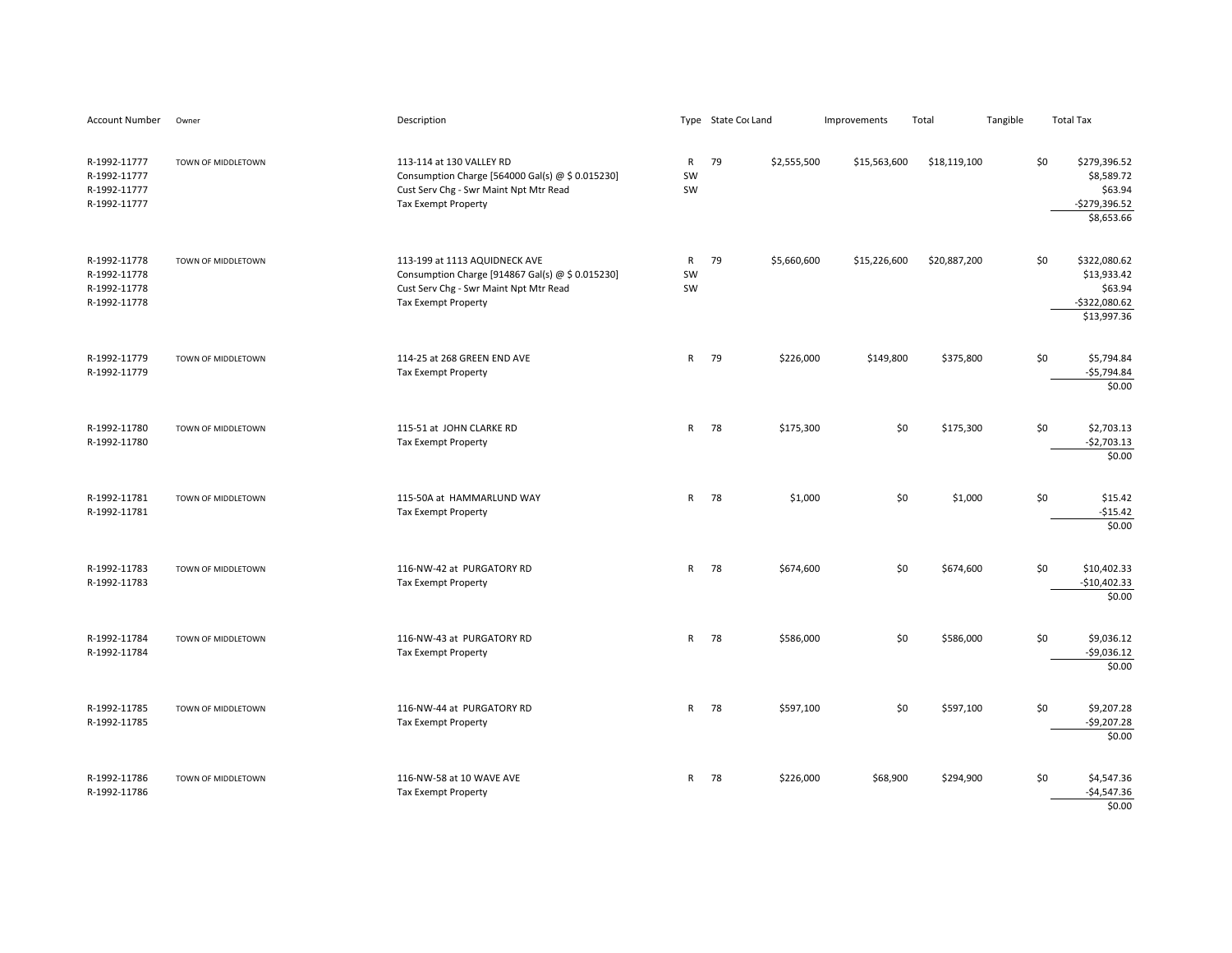| <b>Account Number</b>        | Owner              | Description                                                                                                                                            |                          | Type State Cor Land |             | Improvements | Total       | Tangible |                          | <b>Total Tax</b>                                                      |
|------------------------------|--------------------|--------------------------------------------------------------------------------------------------------------------------------------------------------|--------------------------|---------------------|-------------|--------------|-------------|----------|--------------------------|-----------------------------------------------------------------------|
| R-1992-11787                 | TOWN OF MIDDLETOWN | 118-28A at TURNER RD<br><b>Tax Exempt Property</b>                                                                                                     | $\mathsf{R}$             | 78                  | \$181,800   | \$1,600      | \$183,400   |          | \$0                      | \$2,828.03<br>$-52,828.03$<br>\$0.00                                  |
| R-1992-11788                 | TOWN OF MIDDLETOWN | 119-2 at WYATT RD<br>Tax Exempt Property                                                                                                               | R                        | 70                  | \$2,033,000 | \$0          | \$2,033,000 |          | \$0                      | \$31,348.86<br>$-$31,348.86$<br>\$0.00                                |
| R-1992-11789                 | TOWN OF MIDDLETOWN | 119-13 at 239 WYATT RD<br>Consumption Charge [276869 Gal(s) @ \$ 0.015230]<br>Cust Serv Chg - Swr Maint Npt Mtr Read<br><b>Tax Exempt Property</b>     | $\mathsf{R}$<br>SW<br>SW | 78                  | \$878,500   | \$2,300,200  | \$3,178,700 |          | \$0                      | \$49,015.55<br>\$4,216.71<br>\$95.91<br>$-$ \$49,015.55<br>\$4,312.62 |
| R-1992-11790                 | TOWN OF MIDDLETOWN | 120-27 at 650 GREEN END AVE<br>Consumption Charge [71640 Gal(s) @ \$ 0.015230]<br>Cust Serv Chg - Swr Maint Npt Mtr Read<br><b>Tax Exempt Property</b> | $\mathsf{R}$<br>SW<br>SW | 79                  | \$638,700   | \$1,635,100  | \$2,273,800 |          | \$0<br>\$0<br>\$0<br>\$0 | \$35,062.00<br>\$1,091.08<br>\$63.94<br>$-$35,062.00$<br>\$1,155.02   |
| R-1992-11791                 | TOWN OF MIDDLETOWN | 120-99 at 275 PROSPECT AVE<br>Consumption Charge [1629 Gal(s) @ \$ 0.015230]<br>Cust Serv Chg - Swr Maint Npt Mtr Read<br><b>Tax Exempt Property</b>   | $\mathsf{R}$<br>SW<br>SW | 79                  | \$148,700   | \$160,900    | \$309,600   |          | \$0<br>\$0<br>\$0<br>\$0 | \$4,774.03<br>\$24.81<br>\$31.97<br>$-$4,774.03$<br>\$56.78           |
| R-1992-11792                 | TOWN OF MIDDLETOWN | 121-3A at 50 PROSPECT AVE<br>Tax Exempt Property                                                                                                       |                          | R 78                | \$797,400   | \$33,600     | \$831,000   |          | \$0<br>\$0               | \$12,814.02<br>$-$12,814.02$<br>\$0.00                                |
| R-1992-11794<br>R-1992-11794 | TOWN OF MIDDLETOWN | 125-92 at 10 THIRD BEACH RD<br><b>Tax Exempt Property</b>                                                                                              | $\mathsf{R}$             | 78                  | \$299,900   | \$58,100     | \$358,000   |          | \$0                      | \$5,520.36<br>$-$5,520.36$<br>\$0.00                                  |
| R-1992-11795<br>R-1992-11795 | TOWN OF MIDDLETOWN | 127-15 at PURGATORY RD<br><b>Tax Exempt Property</b>                                                                                                   | $\mathsf{R}$             | 78                  | \$2,040,400 | \$12,000     | \$2,052,400 |          | \$0                      | \$31,648.01<br>$-$31,648.01$<br>\$0.00                                |
| R-1992-11796<br>R-1992-11796 | TOWN OF MIDDLETOWN | 129-120 at PORTER RD<br>Tax Exempt Property                                                                                                            |                          | R 78                | \$144,500   | \$0          | \$144,500   |          | \$0                      | \$2,228.19<br>$-52,228.19$<br>\$0.00                                  |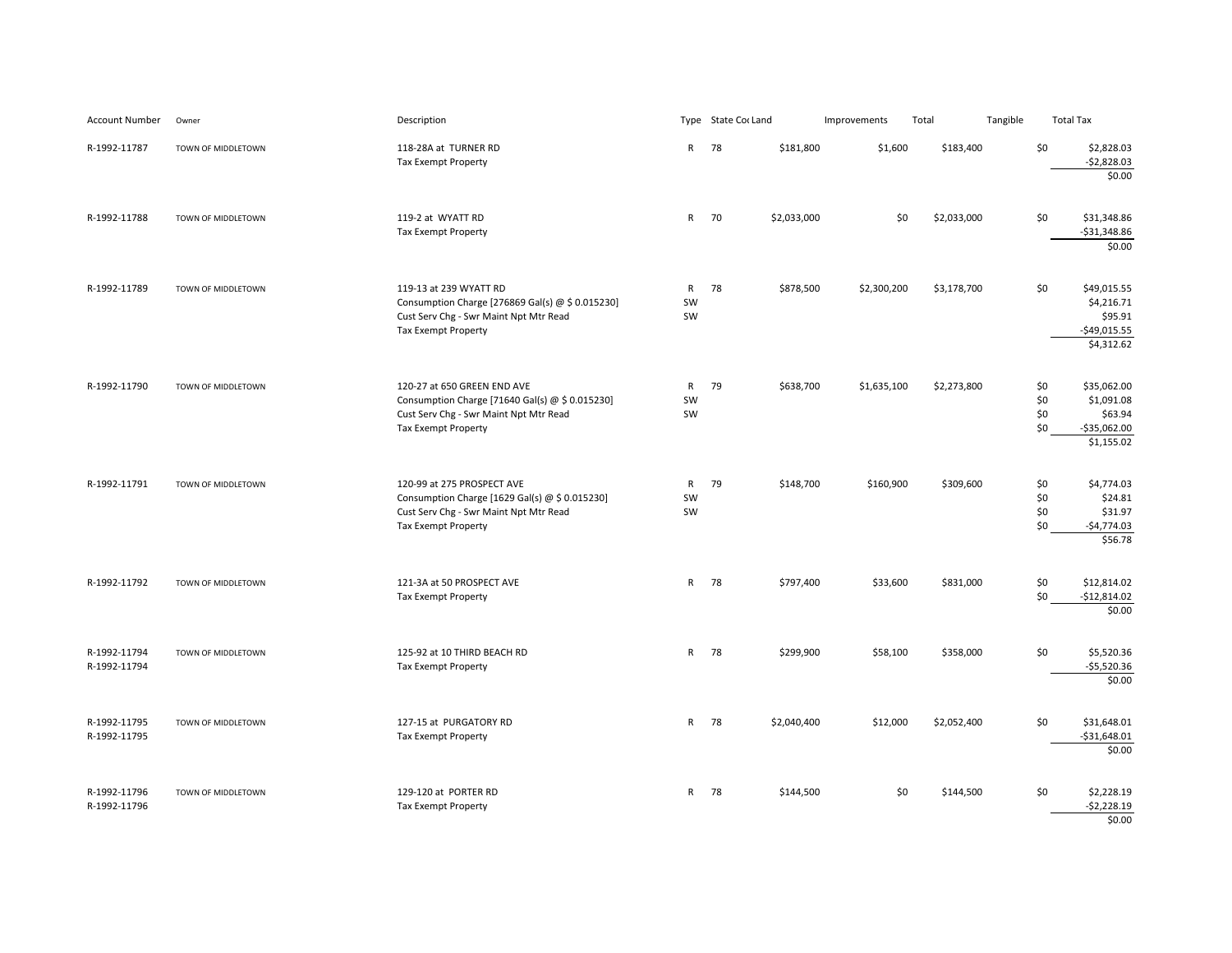| Account Number                                               | Owner                                   | Description                                                                                                                                          |                          | Type State Cor Land |             | Improvements | Total        | Tangible | <b>Total Tax</b> |                                                                     |
|--------------------------------------------------------------|-----------------------------------------|------------------------------------------------------------------------------------------------------------------------------------------------------|--------------------------|---------------------|-------------|--------------|--------------|----------|------------------|---------------------------------------------------------------------|
| R-1992-11797<br>R-1992-11797                                 | TOWN OF MIDDLETOWN                      | 131-3 at THIRD BEACH RD<br>Tax Exempt Property                                                                                                       | $\mathsf{R}$             | 78                  | \$3,265,400 | \$27,800     | \$3,293,200  |          | \$0              | \$50,781.14<br>$-$50,781.14$<br>\$0.00                              |
| R-1992-11798<br>R-1992-11798                                 | TOWN OF MIDDLETOWN                      | 131-7 at THIRD BEACH RD<br>Tax Exempt Property                                                                                                       | $\mathsf{R}$             | 78                  | \$1,688,200 | \$0          | \$1,688,200  |          | \$0              | \$26,032.04<br>$-$26,032.04$<br>\$0.00                              |
| R-1992-11800<br>R-1992-11800                                 | TOWN OF MIDDLETOWN                      | 800-190 at 70 RESERVOIR RD<br><b>Tax Exempt Property</b>                                                                                             | $\mathsf{R}$             | 79                  | \$0         | \$4,416,700  | \$4,416,700  |          | \$0              | \$68,105.51<br>$-568, 105.51$<br>\$0.00                             |
| R-1992-11801<br>R-1992-11801                                 | TOWN OF MIDDLETOWN                      | 800-200 at 26 OLIPHANT LN<br><b>Tax Exempt Property</b>                                                                                              | $\mathsf{R}$             | 79                  | \$0         | \$1,289,200  | \$1,289,200  |          | \$0              | \$19,879.46<br>$-$19,879.46$<br>\$0.00                              |
| R-1992-11951<br>R-1992-11951<br>R-1992-11951<br>R-1992-11951 | UNITED CONGREGATIONAL CHURCH OF NEWPORT | 114-96 at 524 VALLEY RD<br>Consumption Charge [27429 Gal(s) @ \$ 0.015230]<br>Cust Serv Chg - Swr Maint Npt Mtr Read<br>Tax Exempt Property          | $\mathsf{R}$<br>SW<br>SW | 72                  | \$612,600   | \$1,052,900  | \$1,665,500  |          | \$0              | \$25,682.01<br>\$417.74<br>\$31.97<br>$-$25,682.01$<br>\$449.71     |
| R-1992-11956<br>R-1992-11956                                 | UNITED STATES OF AMERICA                | 101-22 at CODDINGTON HWY<br>Tax Exempt Property                                                                                                      | $\mathsf{R}$             | 74                  | \$9,060,400 | \$13,237,800 | \$22,298,200 |          | \$0              | \$343,838.24<br>-\$343,838.24<br>\$0.00                             |
| R-1993-00098<br>R-1993-00098<br>R-1993-00098<br>R-1993-00098 | TOWN OF MIDDLETOWN                      | 102-4 at 700 WEST MAIN RD<br>Consumption Charge [91804 Gal(s) @ \$ 0.015230]<br>Cust Serv Chg - Swr Maint Npt Mtr Read<br><b>Tax Exempt Property</b> | R<br>SW<br>SW            | 76                  | \$566,000   | \$1,351,700  | \$1,917,700  |          | \$0              | \$29,570.93<br>\$1,398.17<br>\$31.97<br>$-$29,570.93$<br>\$1,430.14 |
| R-1993-00313<br>R-1993-00313                                 | TOWN OF MIDDLETOWN                      | 121-37A at 683 PARADISE AVE<br><b>Tax Exempt Property</b>                                                                                            | $\mathsf{R}$             | 78                  | \$1,015,900 | \$52,600     | \$1,068,500  |          | \$0              | \$16,476.27<br>$-$16,476.27$<br>\$0.00                              |
| R-1993-00354<br>R-1993-00354                                 | TOWN OF MIDDLETOWN                      | 126-214 at GRAY CRAIG RD<br><b>Tax Exempt Property</b>                                                                                               | $\mathsf{R}$             | 78                  | \$1,303,700 | \$0          | \$1,303,700  |          | \$0              | \$20,103.05<br>$-520, 103.05$<br>\$0.00                             |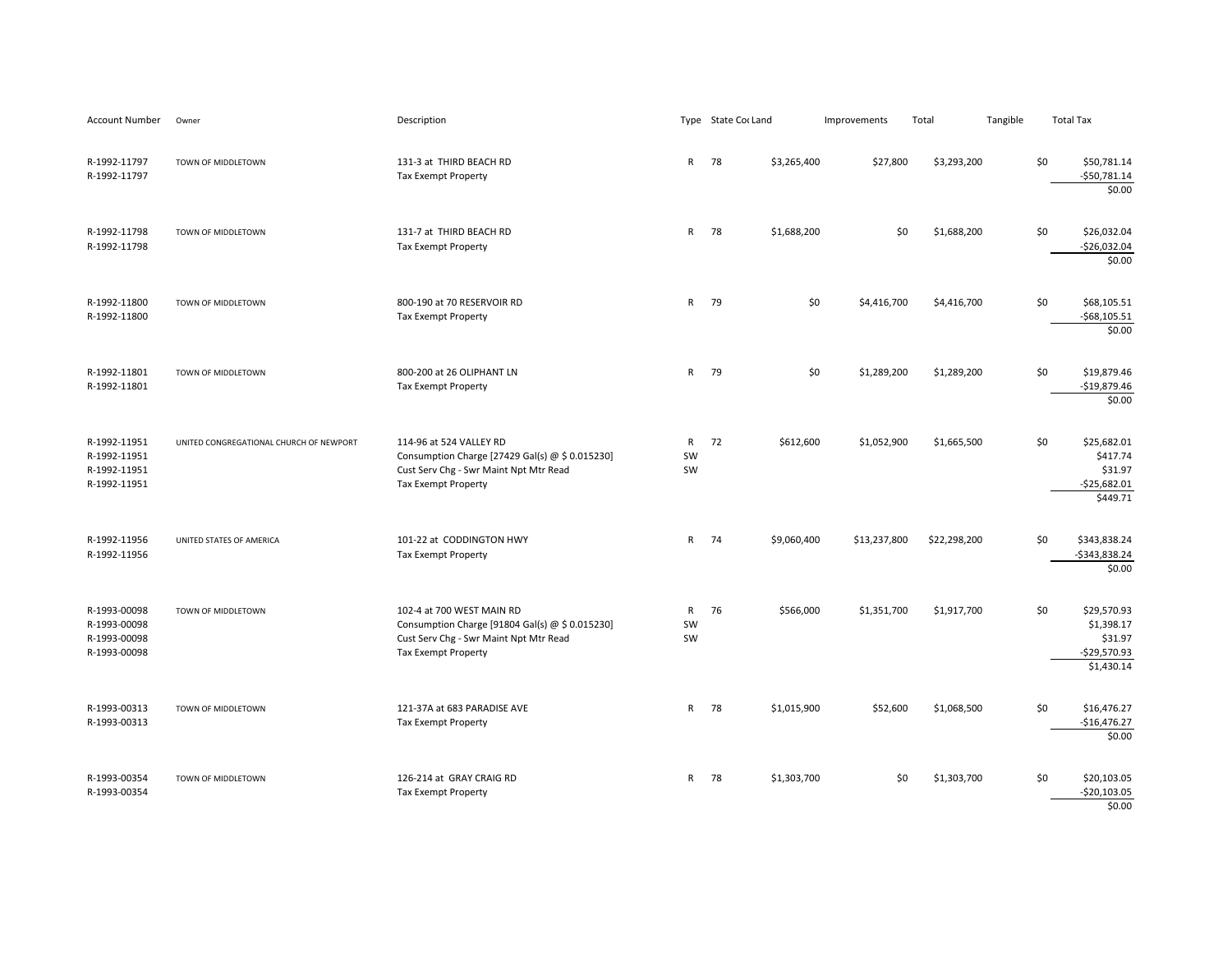| Account Number                                               | Owner                                  | Description                                                                                                                                                   |                          | Type State Cor Land |              | Improvements | Total        | Tangible |     | <b>Total Tax</b>                                                        |
|--------------------------------------------------------------|----------------------------------------|---------------------------------------------------------------------------------------------------------------------------------------------------------------|--------------------------|---------------------|--------------|--------------|--------------|----------|-----|-------------------------------------------------------------------------|
| R-1993-00355<br>R-1993-00355<br>R-1993-00355<br>R-1993-00355 | TOWN OF MIDDLETOWN                     | 127-18 at SACHUEST POINT RD BEACH<br>Consumption Charge [796510 Gal(s) @ \$ 0.015230]<br>Cust Serv Chg - Swr Maint Npt Mtr Read<br><b>Tax Exempt Property</b> | R<br>SW<br>SW            | 78                  | \$13,783,000 | \$772,100    | \$14,555,100 |          | \$0 | \$224,439.64<br>\$12,130.85<br>\$31.97<br>$-$224,439.64$<br>\$12,162.82 |
| R-1993-10001<br>R-1993-10001                                 | SAINT GEORGES SCHOOL BOARD OF TRUSTEES | 121-35X at PURGATORY RD<br>Tax Exempt Property                                                                                                                | $\mathsf{R}$             | 73                  | \$0          | \$1,088,600  | \$1,088,600  |          | \$0 | \$16,786.21<br>$-$16,786.21$<br>\$0.00                                  |
| R-1993-10002<br>R-1993-10002                                 | SAINT GEORGES SCHOOL BOARD OF TRUSTEES | 121-38X at PURGATORY RD<br>Tax Exempt Property                                                                                                                | $\mathsf{R}$             | 73                  | \$161,700    | \$0          | \$161,700    |          | \$0 | \$2,493.41<br>$-$2,493.41$<br>\$0.00                                    |
| R-1994-00374<br>R-1994-00374                                 | TOWN OF MIDDLETOWN                     | 106-514 at CORPORATE PL<br>Tax Exempt Property                                                                                                                | $\mathsf{R}$             | 78                  | \$68,900     | \$8,700      | \$77,600     |          | \$0 | \$1,196.59<br>$-$1,196.59$<br>\$0.00                                    |
| R-1997-00038<br>R-1997-00038<br>R-1997-00038<br>R-1997-00038 | EVANGELICAL FRIENDS CHURCH OF NEWPORT  | 109-2 at 70 BLISS MINE RD<br>Consumption Charge [56560 Gal(s) $\omega$ \$ 0.015230]<br>Cust Serv Chg - Swr Maint Npt Mtr Read<br><b>Tax Exempt Property</b>   | $\mathsf{R}$<br>SW<br>SW | 72                  | \$395,800    | \$1,251,800  | \$1,647,600  |          | \$0 | \$25,405.99<br>\$861.41<br>\$31.97<br>$-$25,405.99$<br>\$893.38         |
| R-1997-00203<br>R-1997-00203                                 | POTTER ANIMAL LEAGUE INC               | 800-500 at 87 OLIPHANT LN<br><b>Tax Exempt Property</b>                                                                                                       | $\mathsf{R}$             | 71                  | \$0          | \$989,700    | \$989,700    |          | \$0 | \$15,261.17<br>$-$15,261.17$<br>\$0.00                                  |
| R-1997-00204<br>R-1997-00204                                 | UNITED STATES OF AMERICA               | 132-1 at SACHUEST POINT RD<br><b>Tax Exempt Property</b>                                                                                                      | $\mathsf{R}$             | 74                  | \$14,201,000 | \$695,200    | \$14,896,200 |          | \$0 | \$229,699.40<br>$-$229,699.40$<br>\$0.00                                |
| R-1997-00205<br>R-1997-00205                                 | UNITED STATES OF AMERICA               | 132-2 at SACHUEST POINT RD<br><b>Tax Exempt Property</b>                                                                                                      | $\mathsf{R}$             | 74                  | \$5,727,700  | \$0          | \$5,727,700  |          | \$0 | \$88,321.13<br>$-$ \$88,321.13<br>\$0.00                                |
| R-1997-00207<br>R-1997-00207                                 | UNITED STATES OF AMERICA               | 104-2 at GREENE LN<br><b>Tax Exempt Property</b>                                                                                                              | $\mathsf{R}$             | 74                  | \$10,609,600 | \$28,883,500 | \$39,493,100 |          | \$0 | \$608,983.60<br>$-5608,983.60$<br>\$0.00                                |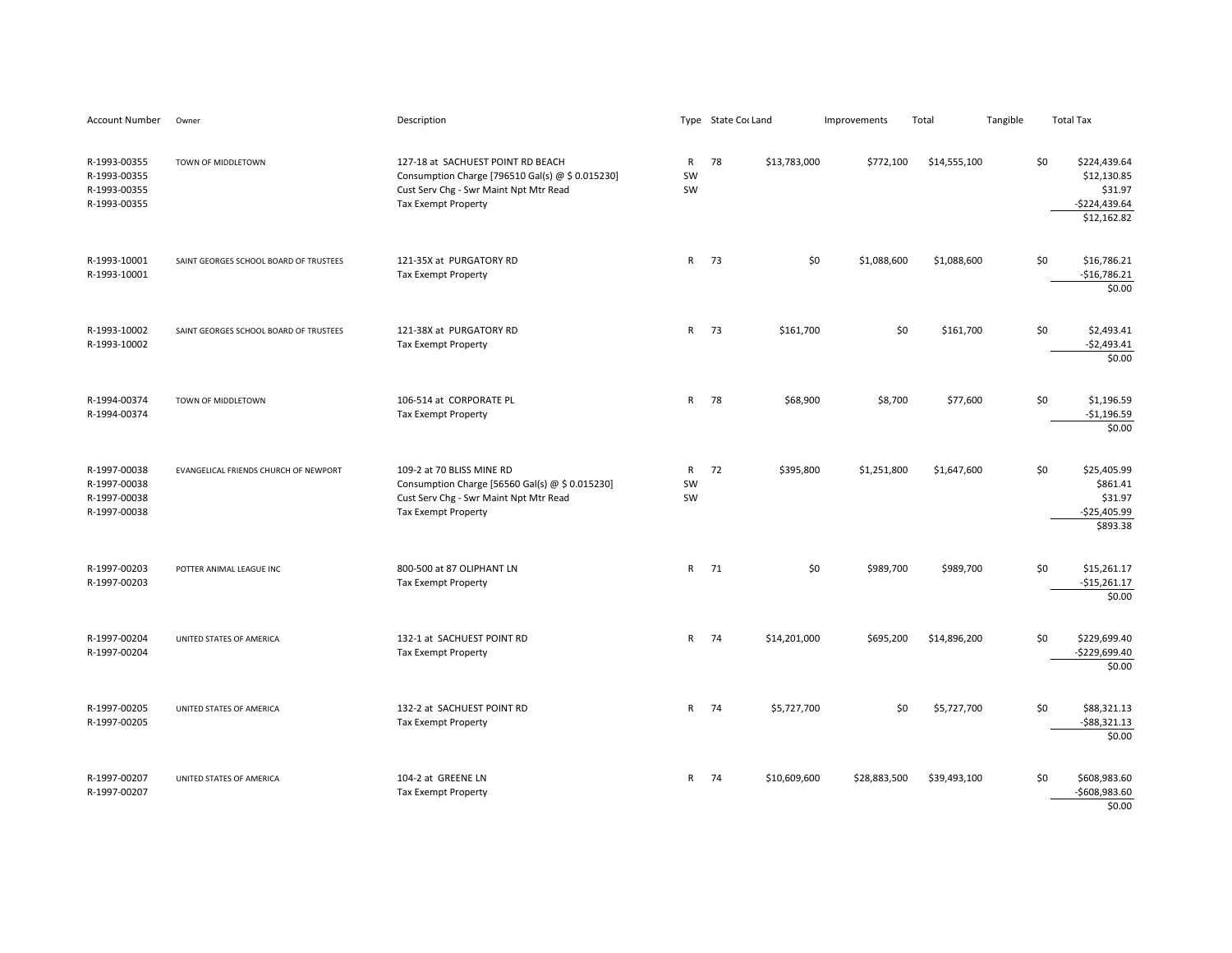| <b>Account Number</b>                                        | Owner                                  | Description                                                                                                                                                 |                          |    | Type State Cor Land | Improvements  | Total         | Tangible |     | <b>Total Tax</b>                                                    |
|--------------------------------------------------------------|----------------------------------------|-------------------------------------------------------------------------------------------------------------------------------------------------------------|--------------------------|----|---------------------|---------------|---------------|----------|-----|---------------------------------------------------------------------|
| R-1997-00208<br>R-1997-00208                                 | UNITED STATES OF AMERICA               | 101-21 at ACCESS RD<br><b>Tax Exempt Property</b>                                                                                                           | R                        | 74 | \$27,520,400        | \$448,598,800 | \$476,119,200 |          | \$0 | \$7,341,758.06<br>$-$7,341,758.06$<br>\$0.00                        |
| R-1997-00479<br>R-1997-00479                                 | MIDDLETOWN TOWN OF                     | 124-309 at 540 WYATT RD<br><b>Tax Exempt Property</b>                                                                                                       | $\mathsf{R}$             | 78 | \$302,800           | \$37,700      | \$340,500     |          | \$0 | \$5,250.51<br>$-$5,250.51$<br>\$0.00                                |
| R-1997-00533<br>R-1997-00533                                 | CITY OF NEWPORT                        | 108-553 at VALLEY RD REAR<br><b>Tax Exempt Property</b>                                                                                                     | $\mathsf{R}$             | 78 | \$49,500            | \$0           | \$49,500      |          | \$0 | \$763.29<br>$-5763.29$<br>\$0.00                                    |
| R-1998-00315<br>R-1998-00315<br>R-1998-00315<br>R-1998-00315 | TOWN OF MIDDLETOWN                     | 108-554 at 123 VALLEY RD<br>Consumption Charge [114000 Gal(s) @ \$ 0.015230]<br>Cust Serv Chg - Swr Maint Npt Mtr Read<br><b>Tax Exempt Property</b>        | $\mathsf{R}$<br>SW<br>SW | 78 | \$710,100           | \$2,669,400   | \$3,379,500   |          | \$0 | \$52,111.89<br>\$1,736.22<br>\$31.97<br>$-552,111.89$<br>\$1,768.19 |
| R-1998-00442<br>R-1998-00442<br>R-1998-00442<br>R-1998-00442 | CALVARY UNITED METHODIST CHURCH        | 113-521 at 24 JIB CT<br>Consumption Charge [48184 Gal(s) $\omega$ \$ 0.015230]<br>Cust Serv Chg - Swr Maint Npt Mtr Read<br>Tax Exempt Property             | ${\sf R}$<br>SW<br>SW    | 56 | \$166,000           | \$212,400     | \$378,400     |          | \$0 | \$5,834.93<br>\$733.84<br>\$31.97<br>$-$5,834.93$<br>\$765.81       |
| R-1998-00663<br>R-1998-00663<br>R-1998-00663<br>R-1998-00663 | MIDDLETOWN BAPTIST CHURCH              | 105-68 at 8 GREENE LN<br>Consumption Charge [1627 Gal(s) @ \$ 0.015230]<br>Cust Serv Chg - Swr Maint Npt Mtr Read<br>Tax Exempt Property                    | R<br>SW<br>SW            | 72 | \$122,200           | \$116,200     | \$238,400     |          | \$0 | \$3,676.13<br>\$24.78<br>\$31.97<br>$-$ \$3,676.13<br>\$56.75       |
| R-1999-00021<br>R-1999-00021<br>R-1999-00021                 | TOWN OF MIDDLETOWN                     | 113-198A at 1199 AQUIDNECK AVE<br>Unconnected<br>Tax Exempt Property                                                                                        | R<br>SW                  | 78 | \$460,800           | \$0           | \$460,800     |          | \$0 | \$7,105.54<br>\$20.00<br>$-$7,125.54$                               |
| R-1999-00151<br>R-1999-00151<br>R-1999-00151<br>R-1999-00151 | NEWPORT COUNTY COMMUNITY MENTAL HEALTH | 115-36 at 127 JOHNNYCAKE HILL RD<br>Consumption Charge [88745 Gal(s) @ \$ 0.015230]<br>Cust Serv Chg - Swr Maint Npt Mtr Read<br><b>Tax Exempt Property</b> | R<br>SW<br>SW            | 71 | \$204,800           | \$959,100     | \$1,163,900   |          | \$0 | \$17,947.34<br>\$1,351.59<br>\$31.97<br>$-$17,947.34$<br>\$1,383.56 |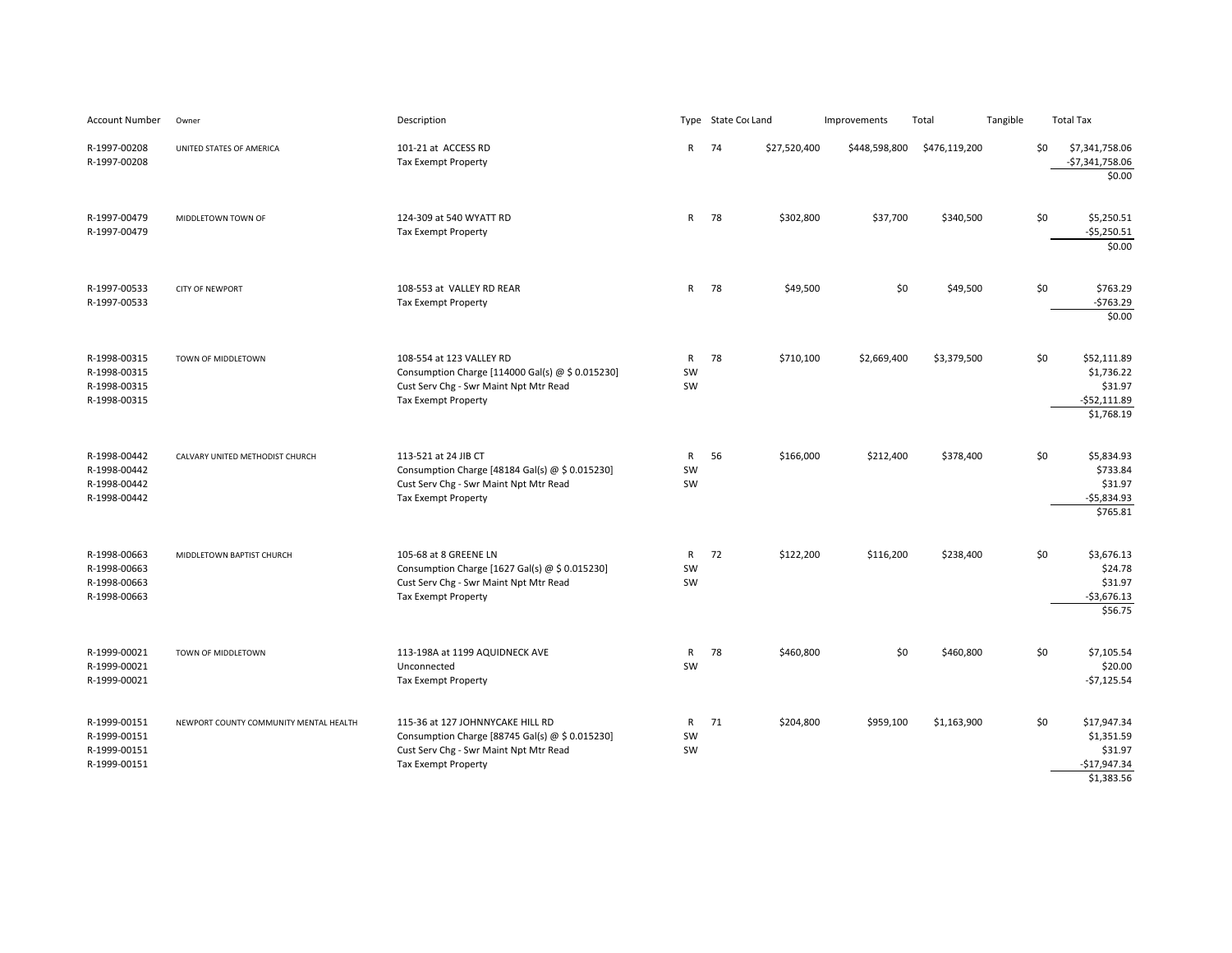| <b>Account Number</b>                                        | Owner                                  | Description                                                                                                                                         |                          | Type State Cor Land | Improvements | Total            |                  | Tangible | <b>Total Tax</b> |                                                                   |
|--------------------------------------------------------------|----------------------------------------|-----------------------------------------------------------------------------------------------------------------------------------------------------|--------------------------|---------------------|--------------|------------------|------------------|----------|------------------|-------------------------------------------------------------------|
| R-1999-00200<br>R-1999-00200                                 | NEWPORT COUNTY COMMUNITY MENTAL HEALTH | 107-NE-16102 at 26 VALLEY RD 102<br><b>Tax Exempt Property</b>                                                                                      | $\mathsf{R}$             | 71                  | \$0          | \$239,500        | \$239,500        |          | \$0              | \$3,693.09<br>$-53,693.09$<br>\$0.00                              |
| R-1999-00581<br>R-1999-00581                                 | NORMAN BIRD SANCTUARY TRUST            | 126-215 at 583 THIRD BEACH RD<br>Tax Exempt Property                                                                                                | R 73                     | \$1,860,100         |              | \$1,187,300      | \$3,047,400      |          | \$0              | \$46,990.91<br>$-$46,990.91$<br>\$0.00                            |
| R-2000-00172<br>R-2000-00172                                 | NEWPORT COUNTY COMMUNITY MENTAL HEALTH | 107-NE-16202 at 26 VALLEY RD 202<br><b>Tax Exempt Property</b>                                                                                      | R 71                     |                     | \$0          | \$202,300        | \$202,300        |          | \$0              | \$3,119.47<br>$-$3,119.47$<br>\$0.00                              |
| R-2000-00341<br>R-2000-00341                                 | OSIRIS HOLDING OF RHODE ISLAND INC     | 129-61 at 123 HOWLAND AVE<br>Tax Exempt Property                                                                                                    | R 70                     | \$3,498,700         |              | \$4,500          | \$3,503,200      |          | \$0              | \$54,019.34<br>$-$54,019.34$<br>\$0.00                            |
| R-2000-00349<br>R-2000-00349                                 | SAINT COLUMBAS THE BERKELEY MEMORIAL   | 129-69 at 45 INDIAN AVE<br>Tax Exempt Property                                                                                                      | R 72                     | \$1,121,400         |              | \$1,579,000      | \$2,700,400      |          | \$0              | \$41,640.17<br>$-$41,640.17$<br>\$0.00                            |
| R-2000-00407<br>R-2000-00407<br>R-2000-00407                 | TOWN OF MIDDLETOWN                     | 108-4 at HIGH ST<br>No Water Unconnected<br>Tax Exempt Property                                                                                     | $\mathsf{R}$<br>SW       | 78<br>\$874,300     |              | \$0              | \$874,300        |          | \$0              | \$13,481.71<br>\$20.00<br>$-$13,501.71$                           |
| R-2001-00011<br>R-2001-00011                                 | NEWPORT COUNTY COMMUNITY MENTAL HEALTH | 107-NE-16201 at 26 VALLEY RD 201<br><b>Tax Exempt Property</b>                                                                                      | $\mathsf{R}$             | 73                  | \$0<br>\$0   | \$112,600<br>\$0 | \$112,600<br>\$0 |          | \$0<br>\$0       | \$1,736.29<br>$-$1,736.29$<br>\$0.00                              |
| R-2001-00114<br>R-2001-00114<br>R-2001-00114<br>R-2001-00114 | CHILD & FAMILY SERVICES OF NPT COUNTY  | 105-349 at 12 JEAN TERR<br>Consumption Charge [117848 Gal(s) @ \$ 0.015230]<br>Cust Serv Chg - Swr Maint Npt Mtr Read<br><b>Tax Exempt Property</b> | $\mathsf{R}$<br>SW<br>SW | 73<br>\$138,800     |              | \$147,400        | \$286,200        |          | \$0              | \$4,413.20<br>\$1,794.83<br>\$31.97<br>$-$4,413.20$<br>\$1,826.80 |
| R-2001-00378<br>R-2001-00378                                 | ST COLUMBAS THE BERKELEY MEMORIAL CHAP | 129-66 at 390 INDIAN AVE<br>Tax Exempt Property                                                                                                     | R                        | 56<br>\$656,200     |              | \$203,200        | \$859,400        |          | \$0              | \$13,251.95<br>$-$13,251.95$<br>\$0.00                            |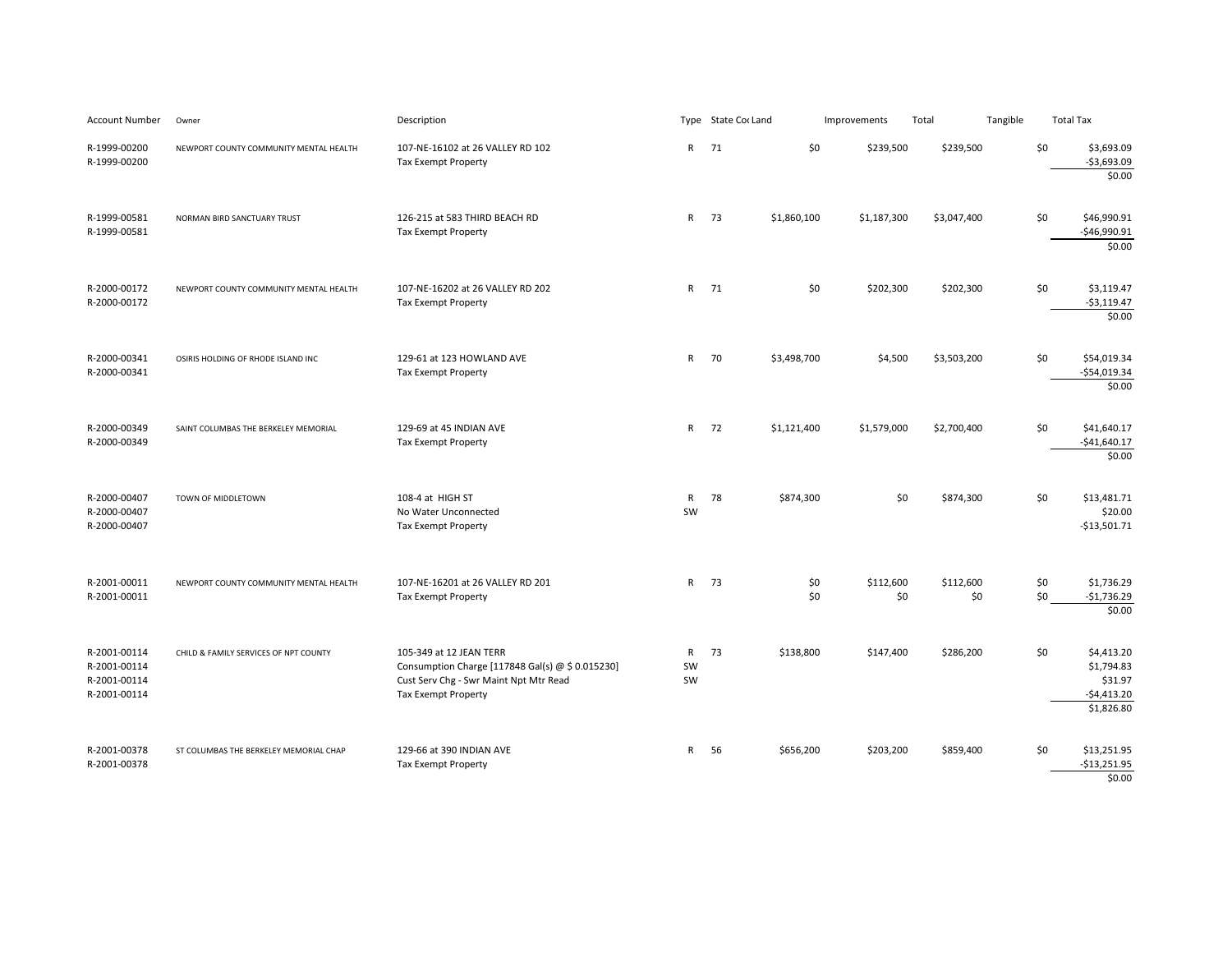| <b>Account Number</b>                                        | Owner                                 | Description                                                                                                                                                    |                          | Type State Cor Land |              | Improvements | Total        | Tangible | <b>Total Tax</b>                                                                      |
|--------------------------------------------------------------|---------------------------------------|----------------------------------------------------------------------------------------------------------------------------------------------------------------|--------------------------|---------------------|--------------|--------------|--------------|----------|---------------------------------------------------------------------------------------|
| R-2001-00572<br>R-2001-00572                                 | NORMAN BIRD SANCTUARY TRUST           | 125-44A at GREEN END AVE<br>Tax Exempt Property                                                                                                                | $\mathsf{R}$             | 73                  | \$168,100    | \$0          | \$168,100    |          | \$0<br>\$2,592.10<br>$-52,592.10$<br>\$0.00                                           |
| R-2001-02297<br>R-2001-02297                                 | MIDDLETOWN TOWN OF                    | 129-12 at GREEN END AVE<br><b>Tax Exempt Property</b>                                                                                                          | $\mathsf{R}$             | 78                  | \$508,600    | \$0          | \$508,600    |          | \$0<br>\$7,842.61<br>$-57,842.61$<br>\$0.00                                           |
| R-2002-00005<br>R-2002-00005<br>R-2002-00005<br>R-2002-00005 | <b>TEMPLE SHALOM</b>                  | 108-128 at 223 VALLEY RD<br>Consumption Charge [4548 Gal(s) @ \$ 0.015230]<br>Cust Serv Chg - Swr Maint Npt Mtr Read<br><b>Tax Exempt Property</b>             | $\mathsf{R}$<br>SW<br>SW | 72                  | \$180,000    | \$818,100    | \$998,100    |          | \$0<br>\$15,390.70<br>\$69.27<br>\$31.97<br>$-$15,390.70$<br>\$101.24                 |
| R-2003-00325<br>R-2003-00325<br>R-2003-00325                 | CHILD & FAMILY SERVICES OF NPT COUNTY | 125-409 at 45 TROUT DR<br>Well Unconnected<br><b>Tax Exempt Property</b>                                                                                       | $\mathsf{R}$<br>SW       | 73                  | \$184,600    | \$153,100    | \$337,700    |          | \$0<br>\$5,207.33<br>\$20.00<br>$-$5,227.33$                                          |
| R-2004-00090<br>R-2004-00090<br>R-2004-00090<br>R-2004-00090 | ST GEORGES SCHOOL                     | 121-SW-39 at 372+388 PURGATORY RD<br>Consumption Charge [7072092 Gal(s) @ \$ 0.015230]<br>Cust Serv Chg - Swr Maint Npt Mtr Read<br><b>Tax Exempt Property</b> | $\mathsf{R}$<br>SW<br>SW | 73                  | \$32,983,500 | \$66,163,400 | \$99,146,900 |          | \$0<br>\$1,528,845.20<br>\$107,707.96<br>\$607.43<br>$-$1,528,845.20$<br>\$108,315.39 |
| R-2004-00272<br>R-2004-00272                                 | NORMAN BIRD SANCTUARY TRUST           | 131-1 at THIRD BEACH RD<br>Tax Exempt Property                                                                                                                 | $\mathsf{R}$             | 73                  | \$1,178,500  | \$182,800    | \$1,361,300  |          | \$0<br>\$20,991.25<br>$-$20,991.25$<br>\$0.00                                         |
| R-2004-00273<br>R-2004-00273                                 | NORMAN BIRD SANCTUARY TRUST           | 131-6 at THIRD BEACH RD<br><b>Tax Exempt Property</b>                                                                                                          | $\mathsf{R}$             | 73                  | \$1,265,000  | \$0          | \$1,265,000  |          | \$0<br>\$19,506.30<br>$-$19,506.30$<br>\$0.00                                         |
| R-2004-00472<br>R-2004-00472<br>R-2004-00472                 | MIDDLETOWN HISTORICAL SOCIETY         | 114-96A at GREEN END AVE<br>No Water Unconnected<br><b>Tax Exempt Property</b>                                                                                 | $\mathsf{R}$<br>SW       | 73                  | \$11,700     | \$10,500     | \$22,200     |          | \$0<br>\$342.32<br>\$20.00<br>$-5362.32$                                              |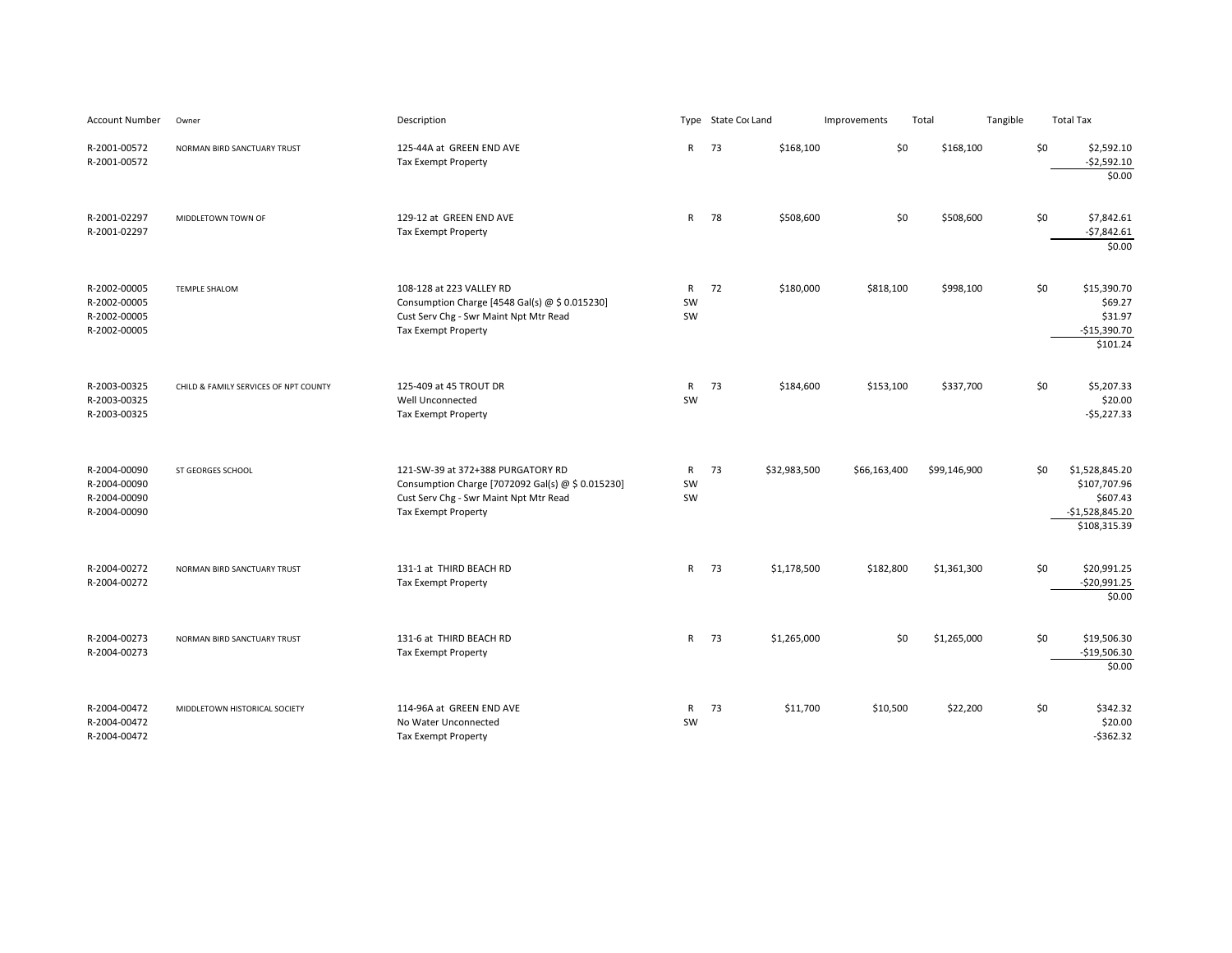| Account Number                                               | Owner                                 | Description                                                                                                                                            |                          | Type State Cor Land |             | Improvements | Total       | Tangible | <b>Total Tax</b> |                                                                   |
|--------------------------------------------------------------|---------------------------------------|--------------------------------------------------------------------------------------------------------------------------------------------------------|--------------------------|---------------------|-------------|--------------|-------------|----------|------------------|-------------------------------------------------------------------|
| R-2006-00065<br>R-2006-00065<br>R-2006-00065<br>R-2006-00065 | CHILD & FAMILY SERVICES OF NPT COUNTY | 107-SW-19 at 181 MAPLE AVE<br>Consumption Charge [130254 Gal(s) $\omega$ \$ 0.015230]<br>Cust Serv Chg - Swr Maint Npt Mtr Read<br>Tax Exempt Property | $\mathsf{R}$<br>SW<br>SW | 73                  | \$92,000    | \$148,400    | \$240,400   |          | \$0              | \$3,706.97<br>\$1,983.77<br>\$31.97<br>$-$3,706.97$<br>\$2,015.74 |
| R-2006-02931<br>R-2006-02931<br>R-2006-02931                 | TOWN OF MIDDLETOWN                    | 118-131 at MEADOW LN<br>No Water Unconnected<br><b>Tax Exempt Property</b>                                                                             | $\mathsf{R}$<br>SW       | 78                  | \$147,000   | \$0          | \$147,000   |          | \$0              | \$2,266.74<br>\$20.00<br>$-52,286.74$                             |
| R-2006-03072<br>R-2006-03072                                 | TOWN OF MIDDLETOWN                    | 103-5 at CODDINGTON HWY<br>Tax Exempt Property                                                                                                         | $\mathsf{R}$             | 78                  | \$61,300    | \$0          | \$61,300    |          | \$0              | \$945.25<br>$-$945.25$<br>\$0.00                                  |
| R-2007-00239<br>R-2007-00239<br>R-2007-00239                 | TOWN OF MIDDLETOWN                    | 121-3 at PROSPECT AVE<br>No Water Unconnected<br><b>Tax Exempt Property</b>                                                                            | $\mathsf{R}$<br>SW       | 78                  | \$351,400   | \$0          | \$351,400   |          | \$0              | \$5,418.59<br>\$20.00<br>$-55,438.59$                             |
| R-2007-00274<br>R-2007-00274<br>R-2007-00274                 | STATE OF RHODE ISLAND                 | 122-120 at TUCKERMAN AVE<br>No Water Unconnected<br><b>Tax Exempt Property</b>                                                                         | $\mathsf{R}$<br>SW       | 80                  | \$2,126,600 | \$0          | \$2,126,600 |          | \$0              | \$32,792.17<br>\$20.00<br>$-532,812.17$                           |
| R-2007-00298<br>R-2007-00298                                 | TOWN OF MIDDLETOWN                    | 800-999 at POLE NUMBER<br><b>Tax Exempt Property</b>                                                                                                   | $\mathsf{R}$             | 78                  | \$0         | \$11,200     | \$11,200    |          | \$0              | \$172.70<br>$-$172.70$<br>\$0.00                                  |
| R-2007-00325<br>R-2007-00325<br>R-2007-00325                 | TOWN OF MIDDLETOWN                    | 114-2 at VALLEY RD<br>No Water Unconnected<br><b>Tax Exempt Property</b>                                                                               | $\mathsf{R}$<br>SW       | 78                  | \$7,500     | \$0          | \$7,500     |          | \$0              | \$115.65<br>\$20.00<br>$-$135.65$                                 |
| R-2007-00360<br>R-2007-00360<br>R-2007-00360                 | TOWN OF MIDDLETOWN                    | 113-1 at FOREST AVE<br>No Water Unconnected<br><b>Tax Exempt Property</b>                                                                              | ${\sf R}$<br>SW          | 78                  | \$69,900    | \$0          | \$69,900    |          | \$0              | \$1,077.86<br>\$20.00<br>$-$1,097.86$                             |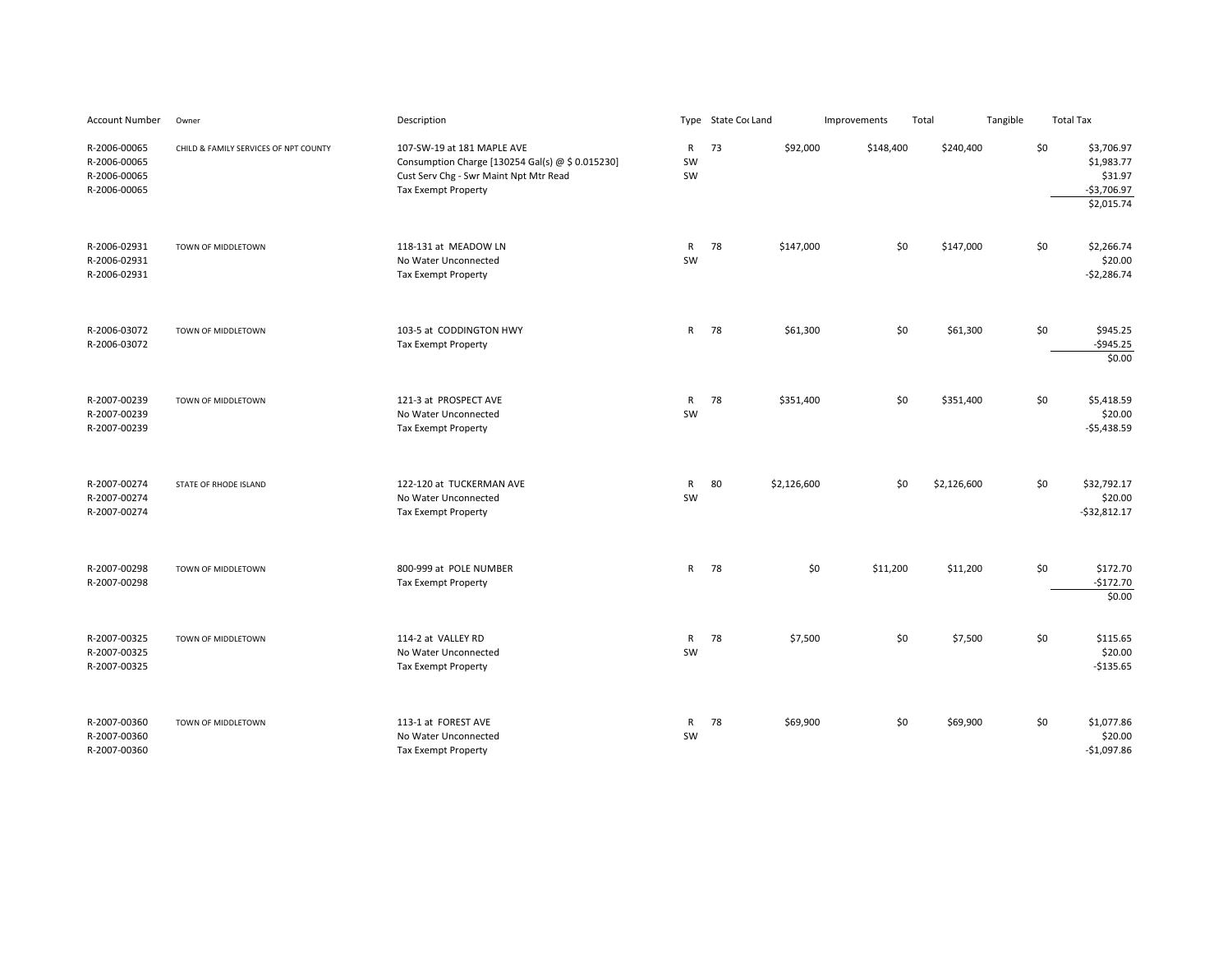| Account Number                                               | Owner                                    | Description                                                                                                                                              |                          | Type State Cor Land | Improvements | Total       | Tangible | <b>Total Tax</b>                                                    |
|--------------------------------------------------------------|------------------------------------------|----------------------------------------------------------------------------------------------------------------------------------------------------------|--------------------------|---------------------|--------------|-------------|----------|---------------------------------------------------------------------|
| R-2008-00081<br>R-2008-00081<br>R-2008-00081<br>R-2008-00081 | SISTERS OF ST JOSEPH OF CLUNY PROVINCE O | 108-SE-136 at 7 RESTMERE TERR<br>Consumption Charge [16535 Gal(s) @ \$ 0.015230]<br>Cust Serv Chg - Swr Maint Npt Mtr Read<br><b>Tax Exempt Property</b> | $\mathsf{R}$<br>SW<br>SW | 72<br>\$171,700     | \$197,100    | \$368,800   | \$0      | \$5,686.90<br>\$251.83<br>\$63.94<br>$-$5,686.90$<br>\$315.77       |
| R-2008-00231<br>R-2008-00231<br>R-2008-00231<br>R-2008-00231 | CHILD & FAMILY SERVICES OF NPT COUNTY    | 115-671 at 31 JOHN CLARKE RD<br>Consumption Charge [311099 Gal(s) @ \$ 0.015230]<br>Cust Serv Chg - Swr Maint Npt Mtr Read<br>Tax Exempt Property        | $\mathsf{R}$<br>SW<br>SW | 73<br>\$213,300     | \$3,269,200  | \$3,482,500 | \$0      | \$53,700.15<br>\$4,738.04<br>\$31.97<br>$-$53,700.15$<br>\$4,770.01 |
| R-2008-01926<br>R-2008-01926                                 | UNITED STATES OF AMERICA                 | 102-7 at WEST MAIN RD<br><b>Tax Exempt Property</b>                                                                                                      | R                        | 74<br>\$1,202,900   | \$0          | \$1,202,900 | \$0      | \$18,548.72<br>$-$18,548.72$<br>\$0.00                              |
| R-2009-00154<br>R-2009-00154                                 | TOWN OF MIDDLETOWN                       | 123-700 at MITCHELL'S LN<br>Tax Exempt Property                                                                                                          | ${\sf R}$<br>SW          | 78<br>\$384,600     | \$0          | \$384,600   | \$0      | \$5,930.53<br>$-$5,930.53$<br>\$0.00                                |
| R-2010-00137<br>R-2010-00137                                 | TOWN OF MIDDLETOWN                       | 118-31 at EAST MAIN RD<br><b>Tax Exempt Property</b>                                                                                                     | R                        | 78<br>\$29,500      | \$0          | \$29,500    | \$0      | \$454.89<br>$-$454.89$<br>\$0.00                                    |
| R-2013-00043<br>R-2013-00043                                 | CITY OF NEWPORT                          | 114-1 at VALLEY RD<br>Tax Exempt Property                                                                                                                | $\mathsf{R}$             | 78<br>\$104,000     | \$0          | \$104,000   | \$0      | \$1,603.68<br>$-$1,603.68$<br>\$0.00                                |
| R-2014-00437<br>R-2014-00437<br>R-2014-00437                 | TOWN OF MIDDLETOWN                       | 103-101 at 326 CODDINGTON HWY<br>No Water Unconnected<br>Tax Exempt Property                                                                             | R<br>SW                  | 78<br>\$135,300     | \$285,900    | \$421,200   | \$0      | \$6,494.90<br>\$20.00<br>$-56,514.90$                               |
| R-2016-00053<br>R-2016-00053<br>R-2016-00053<br>R-2016-00053 | <b>LUCYS HEARTH</b>                      | 107-NE-35A at 19 VALLEY RD<br>Consumption Charge [1320 Gal(s) @ \$ 0.015230]<br>Cust Serv Chg - Swr Maint Npt Mtr Read<br>Tax Exempt Property            | $\mathsf{R}$<br>SW<br>SW | 73<br>\$771,500     | \$738,100    | \$1,509,600 | \$0      | \$23,278.03<br>\$20.10<br>\$31.97<br>$-$23,278.03$<br>\$52.07       |